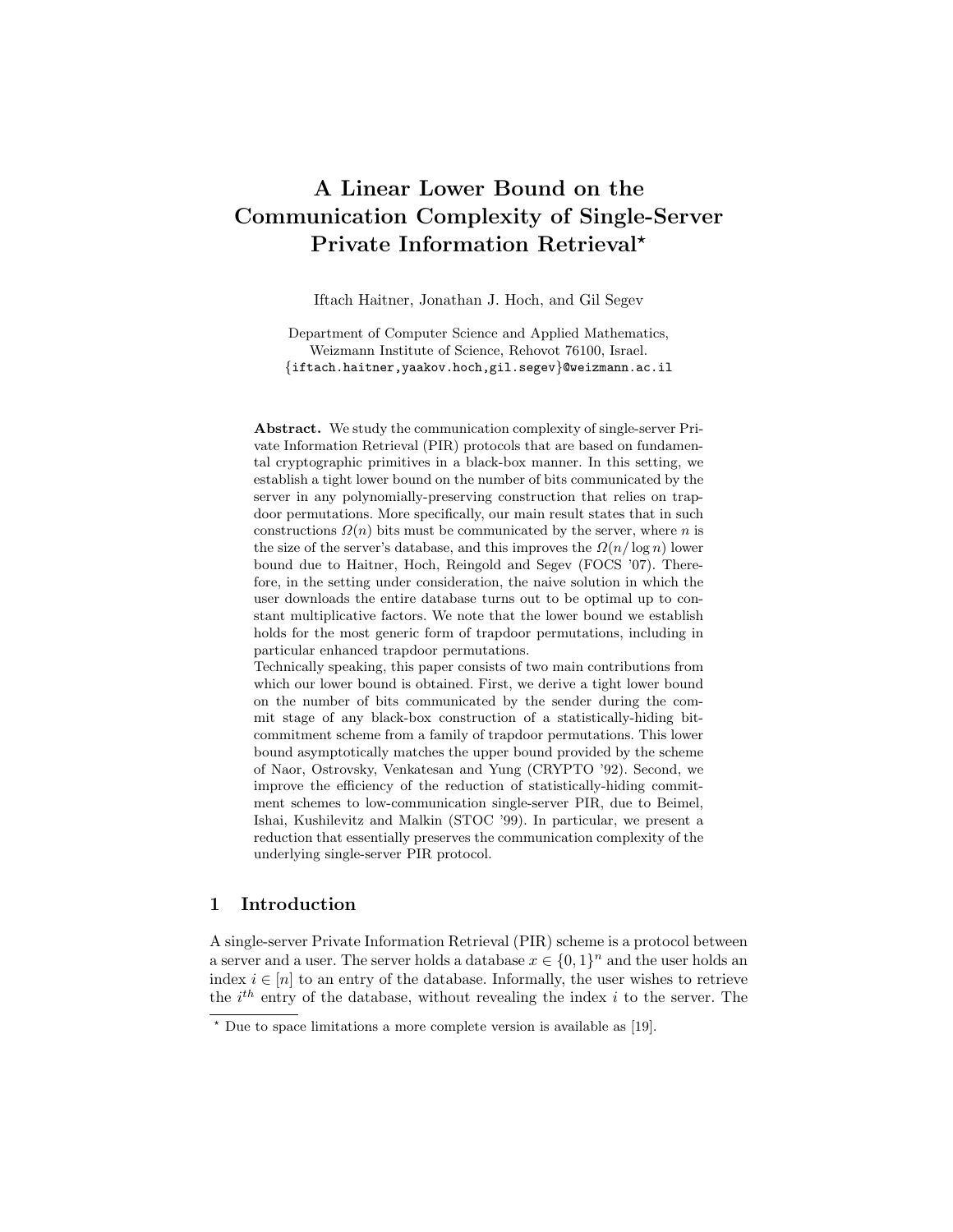notion of PIR was introduced by Chor, Goldreich, Kushilevitz and Sudan [4] to model applications that enable users to query public databases without revealing any information on the specific data that the users wish to retrieve. Chor et al. showed that in the information-theoretic setting any single-server PIR protocol has the server communicating at least  $n$  bits. Therefore in this setting the naive solution in which the user downloads the entire database is optimal.

Kushilevitz and Ostrovsky [26] were the first to construct a non-trivial singleserver PIR protocol relying on computational assumptions. Their result initiated a sequence of papers showing that there exist single-server PIR protocols with poly-logarithmic communication complexity based on specific number-theoretic assumptions (see, for example, [2, 3, 12, 26, 28, 40], and a recent survey by Ostrovsky and Skeith [35]). The only non-trivial construction based on general computational assumptions is due to Kushilevitz and Ostrovsky [27], and is based on enhanced trapdoor permutations. In their construction, however, the server is required to communicate  $n - o(n)$  bits to the user.

Motivated by this ever-growing line of work, we study the communication complexity of single-server PIR protocols that are based on fundamental primitives. We establish a linear lower bound on the number of bits communicated by the server in constructions that rely on enhanced trapdoor permutations in a black-box manner. Therefore, in the setting under consideration in this paper, the naive solution in which the user downloads the entire database turns out to be optimal up to constant multiplicative factors. In the following paragraphs, we briefly describe the setting in which our lower bound is proved (a more formal description is provided in Section 2).

Black-box reductions. As previously mentioned, under widely believed specific number-theoretic assumptions, there are very efficient single-server PIR protocols. Therefore, if any of these assumptions holds, the existence of trapdoor permutations implies the existence of efficient single-server PIR protocols in a trivial sense. Faced with similar difficulties, Impagliazzo and Rudich [22] presented a paradigm for proving impossibility results under a restricted, yet very natural and important, subclass of reductions called black-box reductions. Informally, a black-box reduction of a primitive  $P$  to a primitive  $Q$  is a construction of P out of Q that ignores the internal structure of the implementation of Q and uses it as a "subroutine" (i.e., as a black-box). In addition, in the case of fully-black-box reductions (see, for example, [36]), the proof of security (showing that an adversary that breaks the implementation of  $P$  implies an adversary that breaks the implementation of  $Q$ ), is black-box as well, that is, the internal structure of the adversary that breaks the implementation of  $P$  is ignored.

The strength of cryptographic reductions. Luby [30] provides a classification of the strength of cryptographic reductions into three classes: linearlypreserving, polynomially-preserving and weakly-preserving. In our setting, this classification comes into play when comparing the size of the server's database and the domain of the trapdoor permutations. Very informally, a reduction of single-server PIR for an  $n$ -bit database to a family of trapdoor permutations is linearly-preserving or polynomially-preserving if it uses trapdoor permutations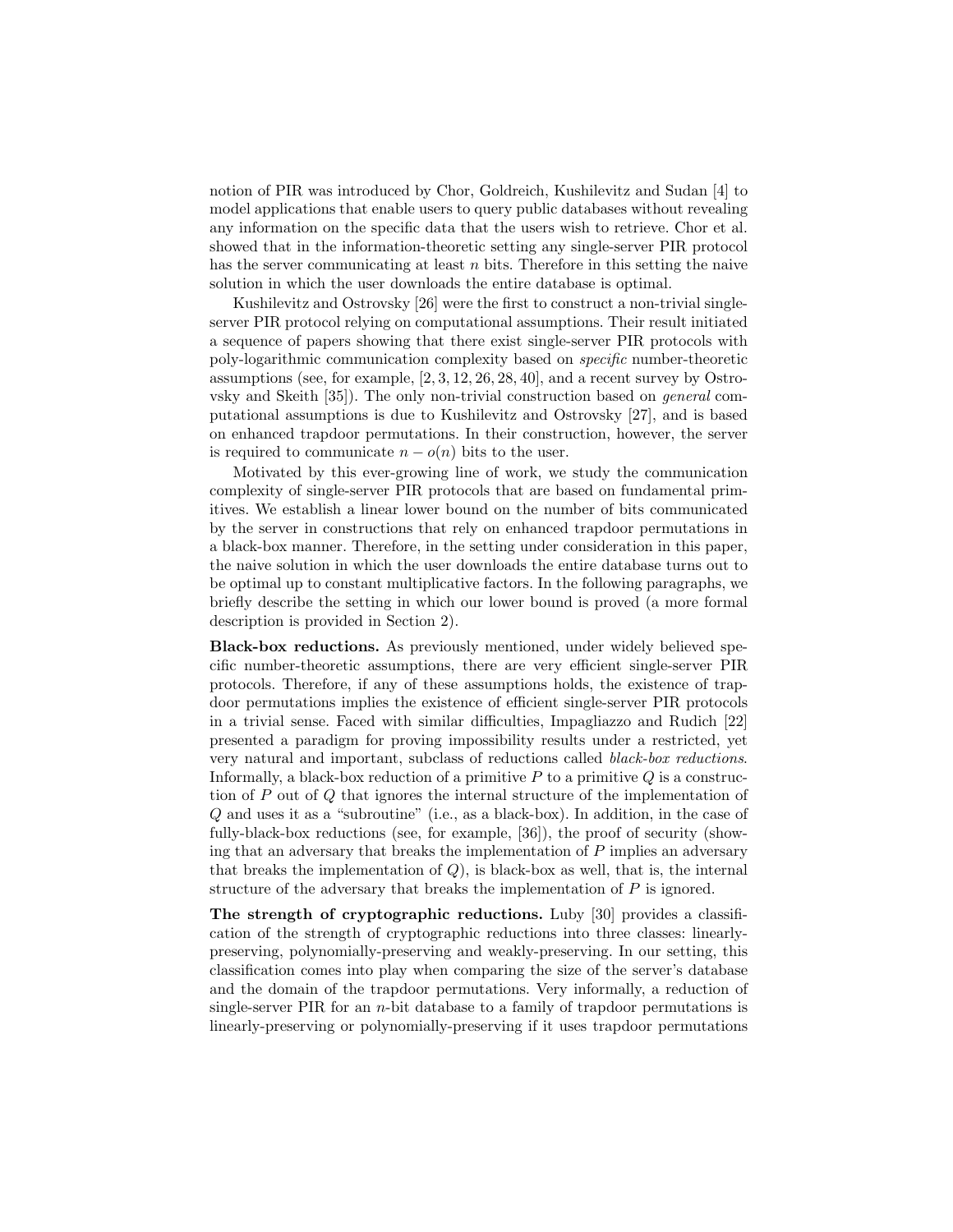over  $\Omega(n)$  bits. Such a reduction is weakly-preserving if it uses trapdoor permutations over  $\Omega(n^{\epsilon})$  bits for some constant  $0 < \epsilon \leq 1$ . In linearly-preserving and polynomially-preserving reductions we are guaranteed that breaking the constructed primitive is essentially as hard as breaking the underlying primitive. However, in weakly-preserving reductions, we are only guaranteed that breaking the constructed primitive is as hard as breaking the underlying primitive for polynomially smaller security parameters. We refer the reader to [30] for a more comprehensive and complete discussion.

#### 1.1 Related Work

Single-server PIR is one of the fundamental primitives in the foundations of cryptography. For example, non-trivial single-server PIR was shown to imply the existence of Oblivious Transfer protocols [5], and 2-move low-communication single-server PIR was shown to imply collision-resistant hash functions [23]. Single-server PIR was also shown to be tightly related to several other aspects of cryptography and complexity theory (see, for example, [6, 20, 24]). We note that it is far beyond the scope of this paper to present an exhaustive overview of the ever-growing line of work on single-server PIR, and we refer the reader to the recent survey of Ostrovsky and Skeith [35] for a more comprehensive discussion.

In the context of black-box reductions, Impagliazzo and Rudich [22] showed that there are no black-box reductions of key-agrement protocols to one-way permutations, and substantial additional work in this line followed (see, for example, [7, 13, 14, 37, 38]). Kim, Simon and Tetali [25] initiated a new line of impossibility results, by providing a lower bound on the efficiency of black-box reductions (rather than on their feasibility). They proved a lower bound on the efficiency, in terms of the number of calls to the underlying primitive, of any black-box reduction of universal one-way hash functions to one-way permutations. This result was later improved, to match the known upper bound, by Gennaro and Trevisan [11], which together with Gennaro et al. [8, 9] provided tight lower bounds on the efficiency of several other black-box reductions. Building upon the technique developed by [11], Horvitz and Katz [21] provided lower bounds on the efficiency of black-box reductions of statistically-hiding and computationally-binding commitment schemes to one-way permutations. In the above results the measure of efficiency under consideration is the number of calls to the underlying primitives.

Di Crescenzo, Malkin and Ostrovsky [5] showed that any single-server PIR protocol in which the server communicates at most  $n-1$  bits (where n is the size of the server's database) can be transformed in a fully-black-box manner to an Oblivious Transfer protocol. Gennaro, Lindell and Malkin [10] (refining Gertner et al. [13]) ruled out any black-box reduction of Oblivious Transfer to plain (i.e., non-enhanced) trapdoor permutations. The combination of these two results yields that there are no non-trivial black-box constructions of single-server PIR from non-enhanced trapdoor permutations. We note that although in this paper we rule out a more restricted class of constructions (that is, the class of fullyblack-box constructions), our result holds for the most generic form of trapdoor permutations, including in particular enhanced trapdoor permutations.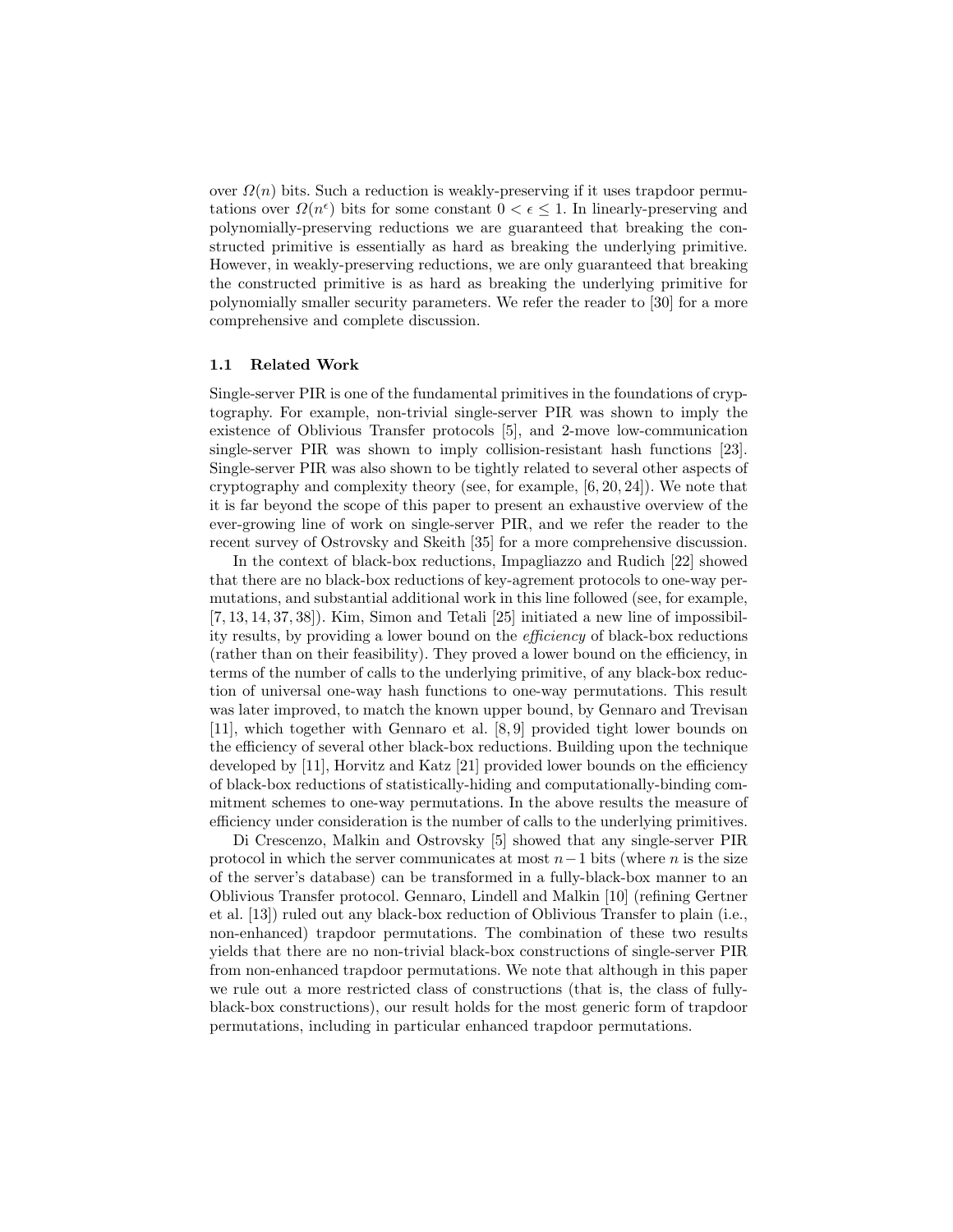Very recently, Haitner et al. [18], improving upon the work of Wee [41], proved that any polynomially-preserving fully-black-box reduction of a statisticallyhiding bit-commitment scheme to trapdoor permutations has  $\Omega(n/\log n)$  communication rounds (where  $n$  is the security parameter). As a corollary, they showed that any polynomially-preserving fully-black-box reduction of singleserver PIR to trapdoor permutations has  $\Omega(n/\log n)$  communication rounds. where  $n$  is the size of the server's database. In particular, the server is required to communicate  $\Omega(n/\log n)$  bits to the user. Haitner et al. also established similar lower bounds on the communication complexity of Oblivious Transfer that guarantees statistical security for one of the parties and for Interactive Hashing.

In a slightly different setting, Ostrovsky and Skeith [34] proved a lower bound on the communication complexity of single-server PIR protocols with certain algebraic properties. For a class of PIR protocols, referred to as abelian group algebraic PIR protocols, with user-side communication complexity  $q(n)$  and serverside communication complexity  $h(n)$  they proved that  $q(n)h(n) = \Omega(n)$ .

#### 1.2 Our Results

We study the class of black-box constructions of single-server PIR from trapdoor permutations, and establish a tight lower bound on the number of bits communicated by the server in such constructions. Our main result is the following:

Main Theorem (Informal). In any polynomially-preserving fully-black-box construction of a single-server PIR protocol from trapdoor permutations the server communicates  $\Omega(n)$  bits, where n is the size of the server's database.

As mentioned above, the combination of the results of Di Crescenzo et al. [5] and of Gennaro et al. [10] rules out the more general class of black-box reductions of single-server PIR with  $n-1$  bits of communication to trapdoor permutations. This result, however, does not apply to enhanced trapdoor permutations. We note that our lower bound holds for the most generic form of trapdoor permutations, and in particular for enhanced trapdoor permutations.<sup>1</sup>

In addition, we note that our lower bound holds only for constructions which are polynomially-preserving. The construction of Kushilevitz and Ostrovsky [27], which is based on enhanced trapdoor permutations in a fully-black-box manner and in which the server communicates  $n - o(n)$  bits, is only weakly-preserving (i.e., it is significantly easier to break their protocol than to break the security of the underlying family of trapdoor permutations<sup>2</sup>). Thus, the question of whether a tight linear lower bound can be established for weakly-preserving constructions as well remains open.

<sup>&</sup>lt;sup>1</sup> Note that enhanced trapdoor permutations are, seemingly, stronger than plain trapdoor permutations. Therefore, although our result is weaker in terms of the class of reductions and the bound on the communication complexity, it provides the first evidence that enhanced trapdoor permutations are not sufficient to construct singleserver PIR with sublinear communication (at least from a black-box perspective).

 $^2$  Though the security guarantees of the two primitives are still polynomially-related.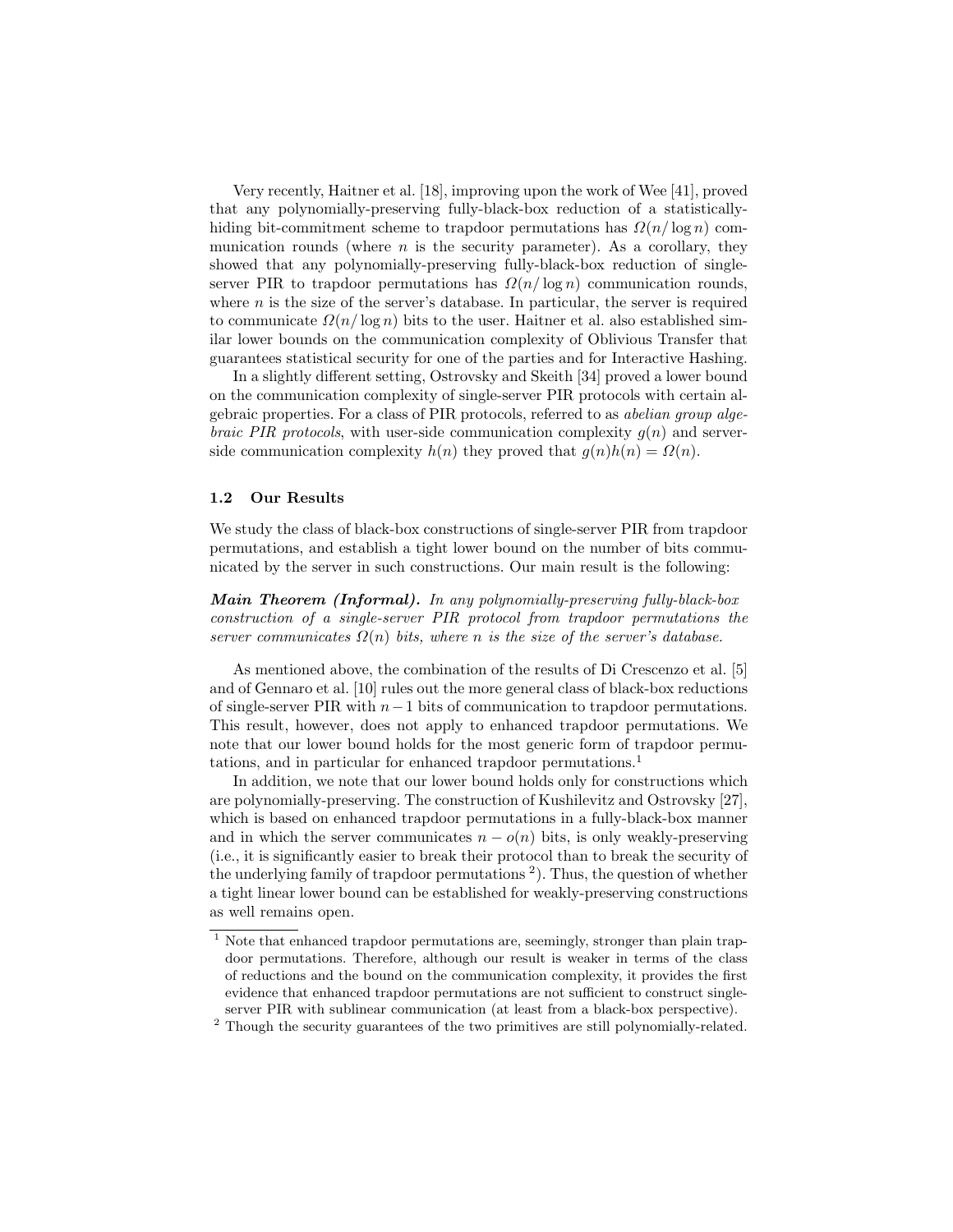The main technical contributions. This paper consists of two main contributions from which our lower bound is immediately obtained. First, we derive a tight lower bound on the communication complexity of black-box constructions of statistically-hiding bit-commitment schemes from trapdoor permutations. Very recently, Haitner et al. [18] proved that any polynomially-preserving fully-black-box construction of statistically-hiding bit-commitment scheme from a family of trapdoor permutations has  $\Omega(n/\log n)$  communication rounds, where  $n$  is the security parameter of the scheme. In particular, this implies a lower bound on the number of bits communicated by the sender. In this paper we manage to improve their lower bound and prove the following theorem:

Theorem (Informal) 1.1. In any polynomially-preserving fully-black-box construction of a statistically-hiding bit-commitment scheme from a family of trapdoor permutations the sender communicates  $\Omega(n)$  bits during the commit stage, where n is the security parameter of the scheme.

This lower bound asymptotically matches the upper bound given by the statistically-hiding commitment scheme of Naor et al. [31]. In addition, we improve the efficiency of the reduction of statistically-hiding commitment schemes to single-server PIR, presented by Beimel et al. [1]. Our reduction essentially uses the reduction of Beimel et al. instantiated with a better extractor, which enables us to preserve the communication complexity of the underlying singleserver PIR protocol. As stating this result turns out to involve subtle technical details, here we only state a very informal statement:

Theorem (Informal) 1.2. There is a linearly-preserving fully-black-box reduction of statistically-hiding commitment schemes to low-communication singleserver PIR, which essentially preserves the communication complexity of the underlying single-server PIR protocol.

Paper organization. In Section 2 we briefly present the notations and formal definitions used in this paper. In Section 3 we prove a tight lower bound on the number of bits communicated by the sender during the commit stage of statistically-hiding commitment schemes. In Section 4 we describe an improved reduction of statistically-hiding commitment schemes to single-server PIR. Finally, in Section 5 we provide some concluding remarks.

# 2 Preliminaries

We denote by  $\Pi_n$  the set of all permutations over  $\{0,1\}^n$ . For an integer n, we denote by  $U_n$  the uniform distribution over the set  $\{0,1\}^n$ . For a finite set X, we denote by  $x \leftarrow X$  the experiment of choosing an element of X according to the uniform distribution. Similarly, for a distribution  $\mathcal D$  over a set X, we denote by  $x \leftarrow \mathcal{D}$  the experiment of choosing an element of X according to the distribution D. The min-entropy of D is defined as  $H_{\infty}(\mathcal{D}) = -\log(\max_{x} Pr_{\mathcal{D}}[x])$ . The statistical distance between two distributions X and Y over  $\Omega$  is defined as  $SD(X, Y) = \frac{1}{2} \sum_{\omega \in \Omega} |Pr_X[\omega] - Pr_Y[\omega]|.$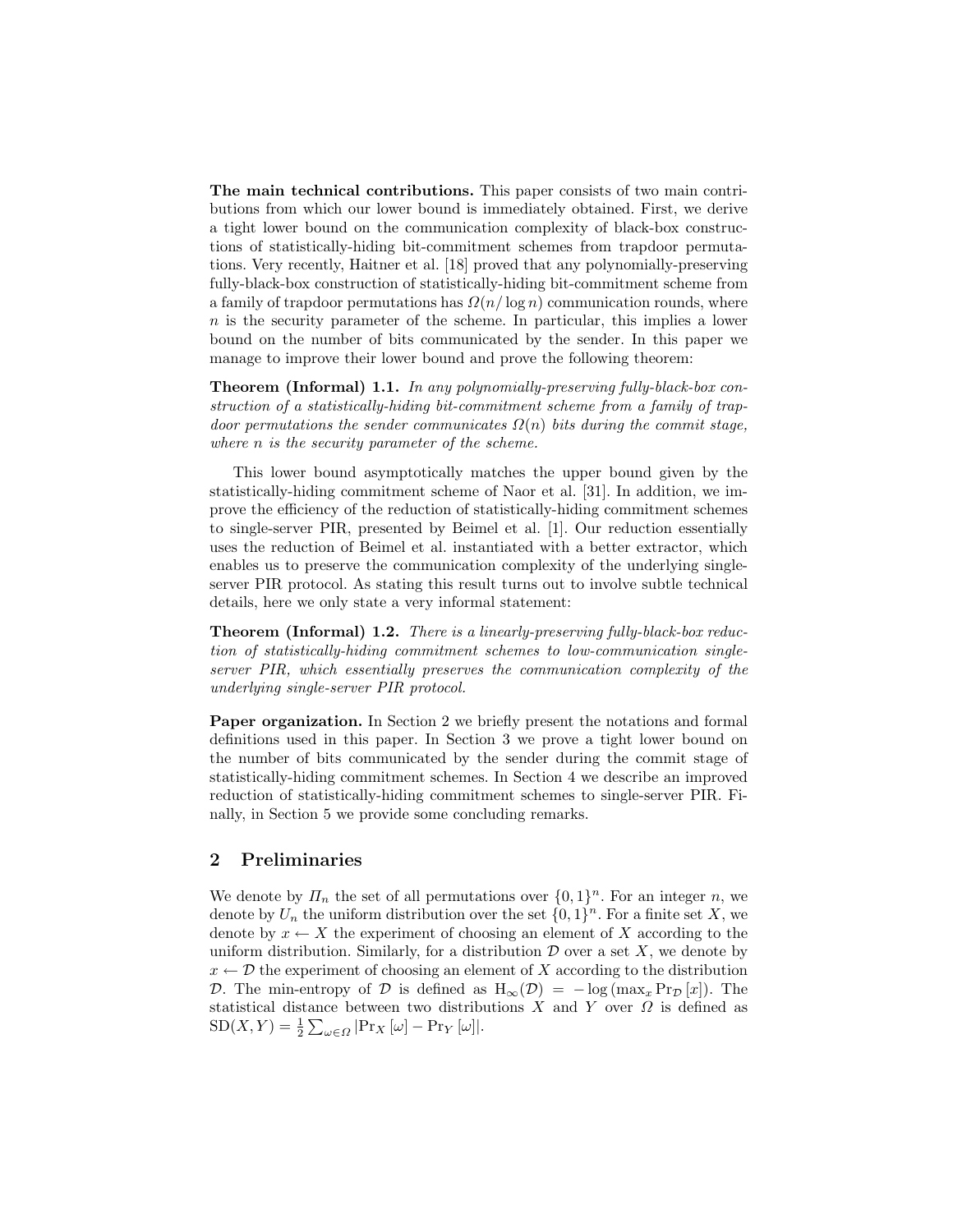**Definition 2.1.** A function  $E: \{0,1\}^n \times \{0,1\}^d \rightarrow \{0,1\}^m$  is a  $(k, \epsilon)$ -extractor if for every distribution X over  ${0,1}^n$  with  $H_\infty(X) \geq k$ , it holds that the distribution  $E(X, U_d)$  is  $\epsilon$ -close to uniform. Such a function E is a strong  $(k, \epsilon)$ extractor if the function  $E'(x,y) = y \circ E(x,y)$  is a  $(k, \epsilon)$ -extractor (where  $\circ$ denotes concatenation).

In our construction of a statistically-hiding commitment scheme from singleserver PIR we will be using the following explicit construction of strong extractors, which is obtained as a corollary of [39, Corollary 3.4].

**Proposition 2.1.** For any  $k \in \omega(\log(n))$ , there exists an explicit construction of a strong  $(k, 2^{1-k})$ -extractor  $EXT: \{0,1\}^n \times \{0,1\}^{3k} \to \{0,1\}^{k/2}$ .

Trapdoor permutations. We briefly present the notion of trapdoor permutations, and refer the reader to [15] for a more comprehensive discussion. A collection of trapdoor permutations is represented by a triplet of the form  $\tau =$  $G, F, F^{-1}$ ). Informally, G corresponds to a key generation procedure, which is queried on a string td (intended as the "trapdoor") and produces a corresponding public key  $pk$ . The procedure  $F$  is the actual collection of permutations, which is queried on a public key  $pk$  and an input x. Finally, the procedure  $F^{-1}$ is the inverse of F: If  $G(td) = pk$  and  $F(pk, x) = y$ , then  $F^{-1}(td, y) = x$ . In this paper, since we are concerned with providing a lower bound, we do not consider the most general definition of a collection of trapdoor permutations. Instead, we denote by  $T_n$  the set of all triplets  $\tau_n = (G_n, F_n, F_n^{-1})$  of the following form:

- 1.  $G_n \in \Pi_n$ .
- 2.  $F_n: \{0,1\}^n \times \{0,1\}^n \to \{0,1\}^n$  is a function such that  $F_n(pk, \cdot) \in \Pi_n$  for every  $pk \in \{0,1\}^n$ .
- 3.  $F_n^{-1}: \{0,1\}^n \times \{0,1\}^n \to \{0,1\}^n$  is a function such that  $F_n^{-1}(td, y)$  returns the unique  $x \in \{0,1\}^n$  for which  $F_n(G_n(td), x) = y$ .

Our lower bound proof is based on analyzing random instances of such collections. A uniformly distributed  $\tau_n \in T_n$  can be chosen as follows:  $G_n$  is chosen uniformly at random from  $\Pi_n$ , and for each  $pk \in \{0,1\}^n$  a permutation  $F_n(pk, \cdot)$ is chosen uniformly and independently at random from  $\Pi_n$ .

Definition 2.2. A family  $\tau =$ ©  $\tau_n =$  $(G_n, F_n, F_n^{-1})$  $\frac{1}{2}$  $\sum_{n=1}^{\infty}$  of trapdoor permutations is  $s(n)$ -hard if for every probabilistic Turing-machine A that runs in time  $s(n)$ , and for all sufficiently large n,

$$
\Pr\left[A^{\tau}(1^n, G_n(td), y) = F_n^{-1}(td, y)\right] \le \frac{1}{s(n)} ,
$$

where the probability is taken uniformly over all the possible choices of  $td \in$  ${0,1}<sup>n</sup>$  and  $y \in {0,1}<sup>n</sup>$ , and over all the possible outcomes of the internal coin tosses of A.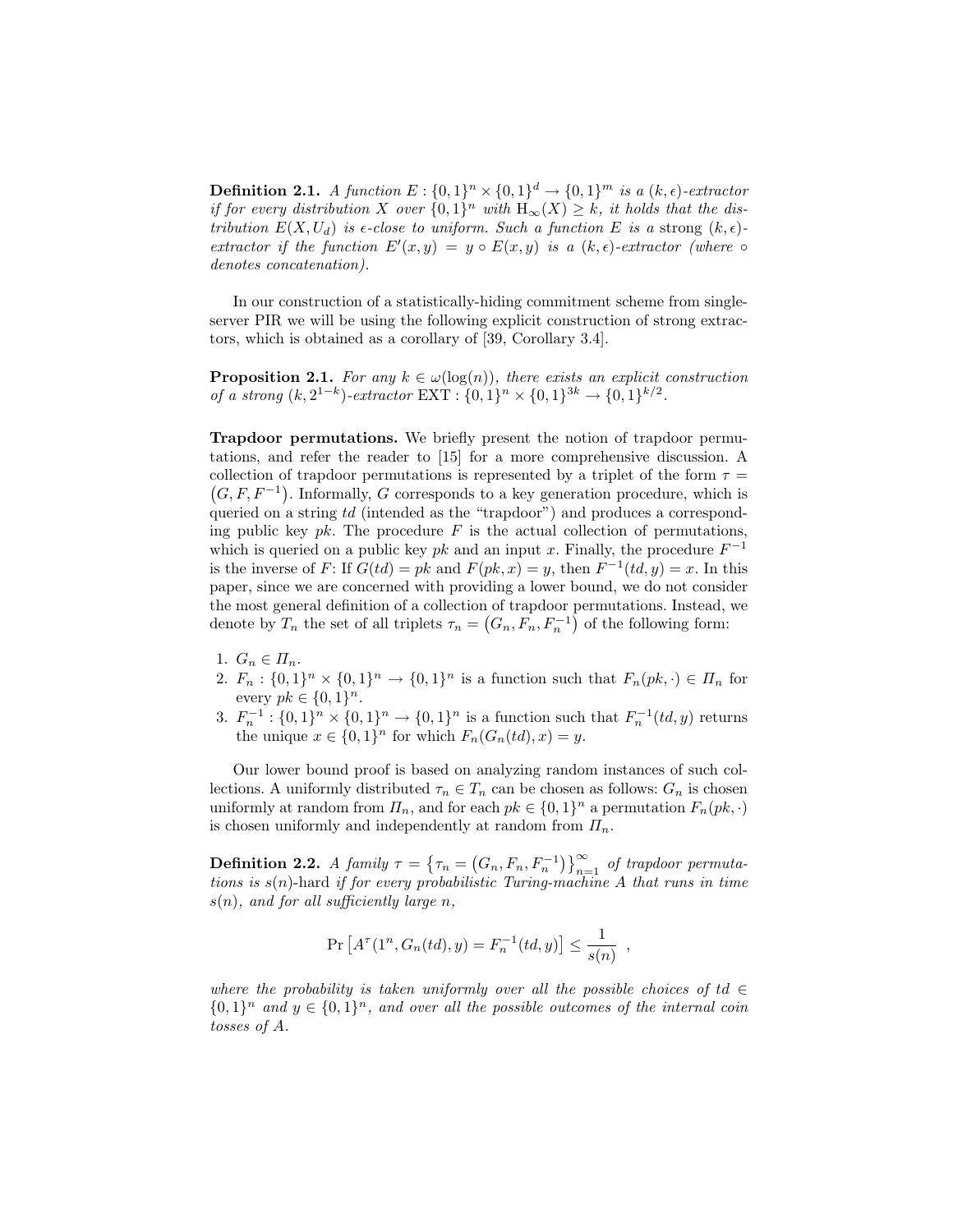Definition 2.2 refers to the difficulty of inverting a random permutation  $F(pk, \cdot)$  on a uniformly distributed image y, when given only  $pk = G(td)$  and y. Some applications, however, require enhanced hardness conditions. For example, it may be required (cf. [16, Appendix C]) that it is hard to invert  $F(pk, \cdot)$  on y even given the random coins used in the generation of  $y$ . Note that our formulation captures such hardness condition as well and therefore the impossibility results proved in this paper hold also for enhanced trapdoor permutations.<sup>3</sup>

Single-server Private Information Retrieval. A single-server Private Information Retrieval (PIR) scheme is a protocol between a server and a user. The server holds a database  $x \in \{0,1\}^n$  and the user holds an index  $i \in [n]$  to an entry of the database. Very informally, the user wishes to retrieve the  $i^{th}$  entry of the database, without revealing the index  $i$  to the server. More formally, a single-server PIR scheme is defined via a pair of probabilistic polynomial-time Turing-machines  $(S, U)$  such that:

- $\mathcal{S}$  receives as input a string  $x \in \{0,1\}^n$ . Following its interaction it does not have any output.
- U receives as input an index  $i \in [n]$ . Following its interaction it outputs a value  $b \in \{0, 1, \perp\}.$

Denote by  $b \leftarrow \langle \mathcal{S}(x), \mathcal{U}(i) \rangle$  the experiment in which S and U interact (using the given inputs and uniformly chosen random coins), and then  $\mathcal U$  outputs the value b. It is required that there exists a negligible function  $\nu(n)$ , such that for all sufficiently large *n*, and for every string  $x = x_1 \circ \cdots \circ x_n \in \{0,1\}^n$ , it holds that  $x_i \leftarrow \langle \mathcal{S}(x), \mathcal{U}(i) \rangle$  with probability at least  $1 - \nu(n)$  over the random coins of both  $S$  and  $R$ .

In order to define the security properties of such schemes, we first introduce the following notation. Given a single-server PIR scheme  $(S, U)$  and a Turingmachine  $\mathcal{S}^*$  (a malicious server), we denote by view $\langle \mathcal{S}^*,\mathcal{U}(i)\rangle(n)$  the distribution on the view of  $\mathcal{S}^*$  when interacting with  $\mathcal{U}(i)$  where  $i \in [n]$ . This view consists of its random coins and of the sequence of messages it receives from  $U$ , where the distribution is taken over the random coins of both  $S^*$  and  $\mathcal{U}$ .

**Definition 2.3.** A single-server PIR scheme  $(S, U)$  is secure if for every probabilistic polynomial-time Turing-machines  $S^*$  and  $D$ , and for every two sequences of indices  $\{i_n\}_{i=1}^{\infty}$  and  $\{j_n\}_{i=1}^{\infty}$  where  $i_n, j_n \in [n]$  for every n, it holds that

$$
|\Pr[v \leftarrow view_{\langle S^*, \mathcal{U}(i_n) \rangle}(n) : \mathcal{D}(v) = 1] - \Pr[v \leftarrow view_{\langle S^*, \mathcal{U}(j_n) \rangle}(n) : \mathcal{D}(v) = 1]| \leq \nu(n) ,
$$

for some negligible function  $\nu(n)$  and for all sufficiently large n.

Commitment schemes. A commitment scheme is a two-stage interactive protocol between a sender and a receiver. Informally, after the first stage of the

<sup>&</sup>lt;sup>3</sup> A different enhancement, used by [17], requires the permutations' domain to be polynomially dense in  ${0,1}^n$ . Clearly, our impossibility result holds for such an enhancement as well.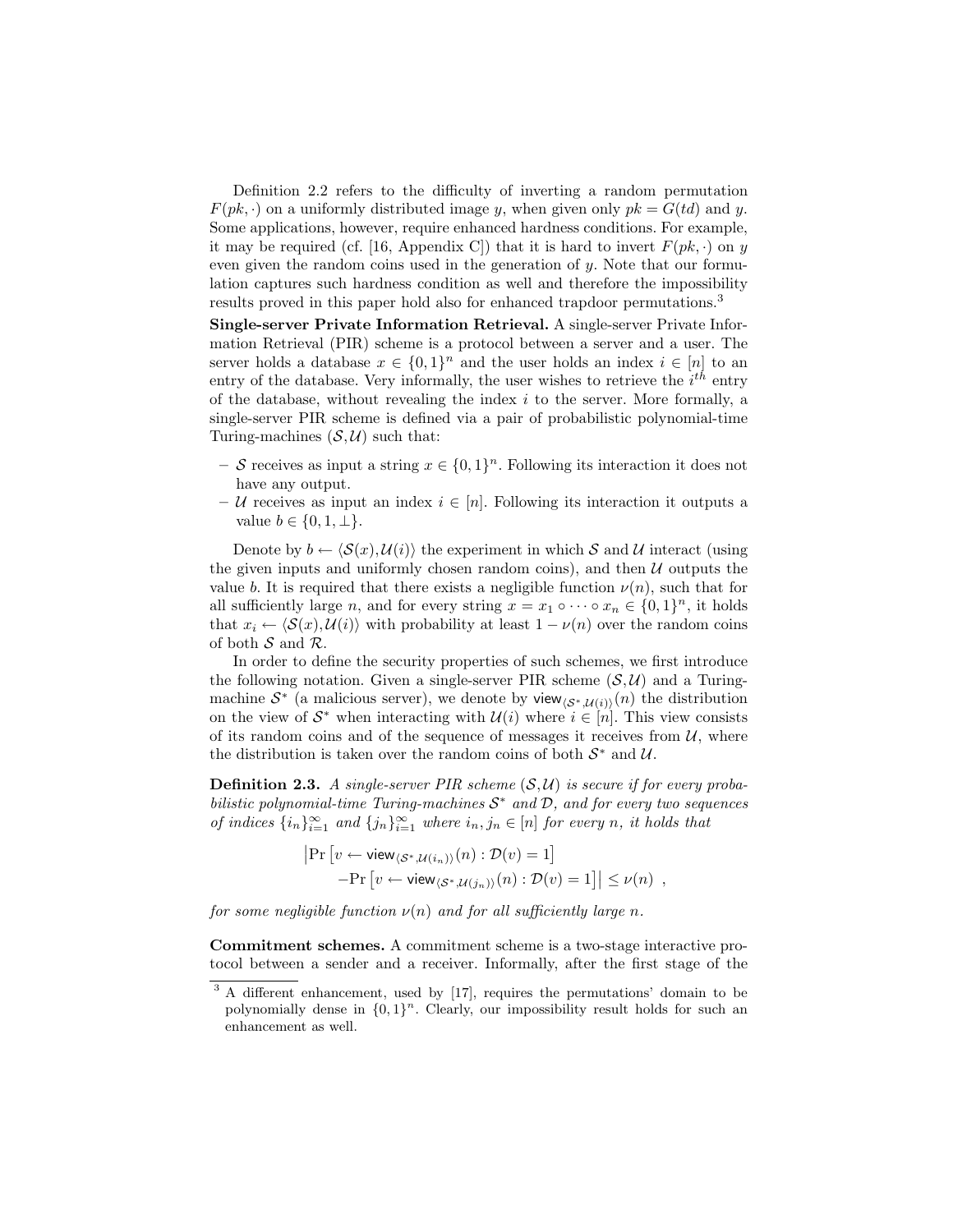protocol, which is referred to as the commit stage, the sender is bound to at most one value, not yet revealed to the receiver. In the second stage, which is referred to as the reveal stage, the sender reveals its committed value to the receiver. More formally, a commitment scheme is defined via a triplet of probabilistic polynomial-time Turing-machines  $(S, \mathcal{R}, \mathcal{V})$  such that:

- $\mathcal{S}$  receives as input the security parameter  $1^n$  and a string  $x \in \{0,1\}^k$ . Following its interaction, it outputs some information decom (the decommitment).
- R receives as input the security parameter  $1^n$ . Following its interaction, it outputs a state information com (the commitment).
- $-$  V (acting as the receiver in the reveal stage<sup>4</sup>) receives as input the security parameter  $1^n$ , a commitment com and a decommitment decom. It outputs either a string  $x' \in \{0,1\}^k$  or  $\perp$ .

Denote by  $(\text{decom}| \text{com}) \leftarrow \langle \mathcal{S}(1^n, x), \mathcal{R}(1^n) \rangle$  the experiment in which S and  $\mathcal R$  interact (using the given inputs and uniformly chosen random coins), and then S outputs decom while R outputs com. It is required that for all  $n$ , every string  $x \in \{0,1\}^k$ , and every pair (decom|com) that may be output by  $\langle \mathcal{S}(1^n, x), \mathcal{R}(1^n) \rangle$ , it holds that  $\mathcal{V}(\text{com}, \text{decom}) = x^{5}$ . In the remainder of the paper, it will often be convenient for us to identify  $V$  with  $R$ , and refer to a commitment scheme as a pair  $(S, \mathcal{R})$ .

The security of a commitment scheme can be defined in two complementary ways, protecting against either an all-powerful sender or an all-powerful receiver. In this paper, we deal with commitment schemes of the latter type, which are referred to as *statistically-hiding* commitment schemes. In order to define the security properties of such schemes, we first introduce the following notation. Given a commitment scheme  $(S, \mathcal{R})$  and a Turing-machine  $\mathcal{R}^*$ , we denote by view $\langle \mathcal{S}(x),\mathcal{R}^*\rangle(n)$  the distribution on the view of  $\mathcal{R}^*$  when interacting with  $\mathcal{S}(1^n, x)$ . This view consists of  $\mathcal{R}^*$ 's random coins and of the sequence of messages it receives from  $S$ . The distribution is taken over the random coins of both  $S$  and  $\mathcal{R}^*$ . Note that whenever no computational restrictions are assumed on  $\mathcal{R}^*$ , without loss of generality we can assume that  $\mathcal{R}^*$  is deterministic.

**Definition 2.4.** A commitment scheme  $(S, \mathcal{R})$  is  $\rho(n)$ -hiding if for every deterministic Turing-machine  $\mathcal{R}^*$ , and for every two sequences of strings  $\{x_n\}_{i=1}^{\infty}$  and  ${x'_n}_{i=1}^{\infty}$  where  $x_n, x'_n \in \{0,1\}^{k(n)}$  for every n the ensembles  ${\text{view}_{\langle S(x_n),R^* \rangle}(n)}$ and  $\{$ view $\langle s(x'_n), \mathcal{R}^* \rangle(n) \}$  have statistical difference at most  $\rho(n)$  for all sufficiently large n. Such a scheme is statistically-hiding if it is  $\rho(n)$ -hiding for some negliqible function  $\rho(n)$ .

Our lower bound for commitment schemes holds in fact under a weaker hiding requirement. We derive our results even for commitment schemes in which the

<sup>&</sup>lt;sup>4</sup> Note that there is no loss of generality in assuming that the reveal stage is noninteractive. This is since any such interactive stage can be replaced with a noninteractive one as follows: The sender sends its internal state to the receiver, who then simulates the sender in the interactive stage.

<sup>5</sup> Although we assume perfect completeness, it is not essential for our results.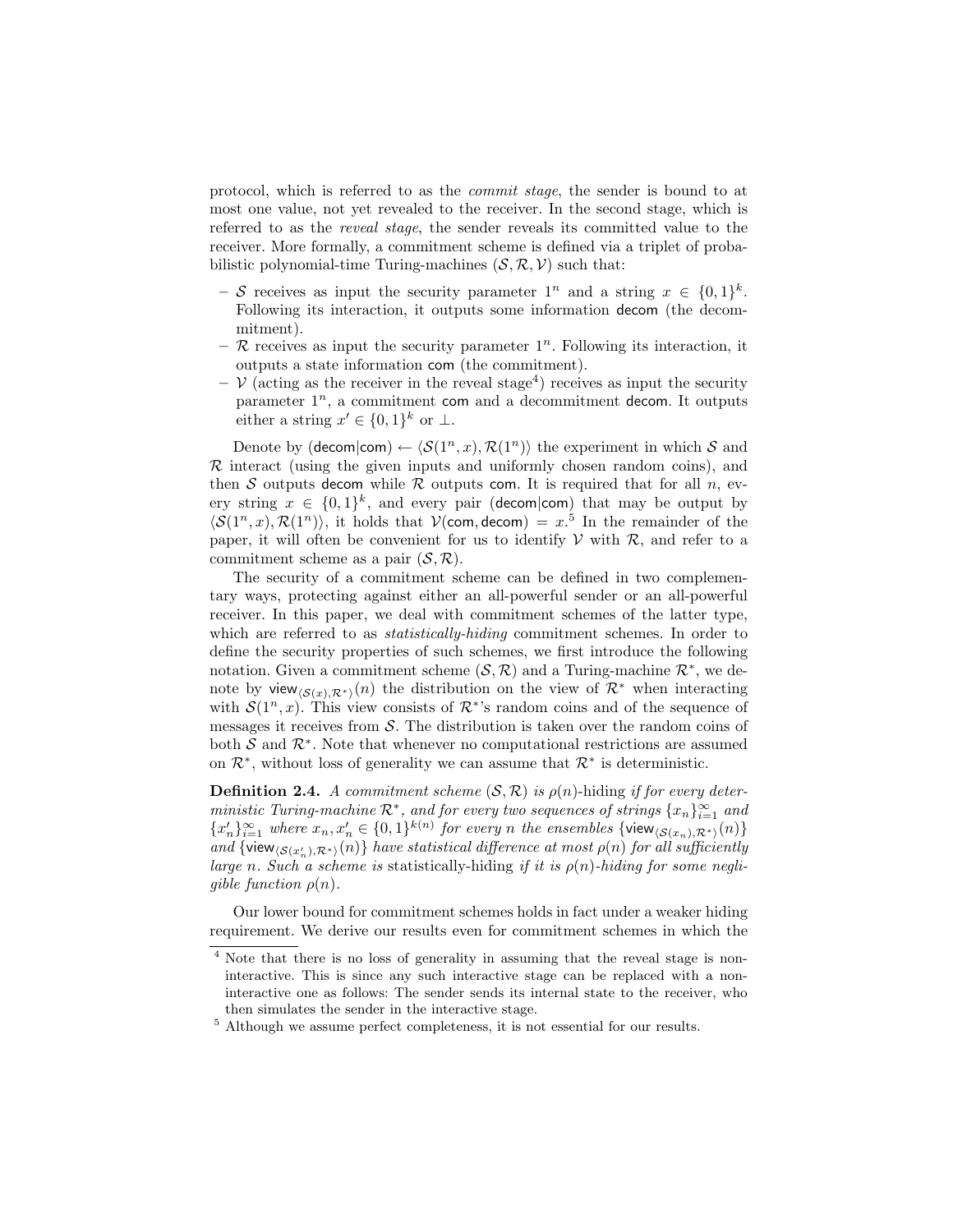sender is statistically protected only against an honest receiver. Such schemes are referred to as statistically-hiding honest-receiver commitment schemes. Formally, it is only required that the statistical difference between the ensembles {view<sub> $\langle \mathcal{S}(x_n), \mathcal{R} \rangle(n)$ } and {view $\langle \mathcal{S}(x'_n), \mathcal{R} \rangle(n)$ } is some negligible function of n.</sub>

**Definition 2.5.** A commitment scheme  $(S, \mathcal{R}, V)$  is  $\mu(n)$ -binding if for every probabilistic polynomial-time Turing-machine  $S^*$  it holds that the probability that  $((\text{decom}, \text{decom'})|\text{com}) \leftarrow \langle \mathcal{S}^*(1^n), \mathcal{R}(1^n) \rangle$  (where the probability is over the random coins of both  $S^*$  and  $\mathcal{R}$ ) such that  $\mathcal{V}(\text{com}, \text{decom}) \neq \mathcal{V}(\text{com}, \text{decom}')$  and  $\mathcal{V}(\text{com}, \text{decom}), \mathcal{V}(\text{com}, \text{decom}') \neq \bot$  is negligible in n for all sufficiently large n. Such a scheme is computationally-binding if it is  $\mu(n)$ -binding for some negligible function  $\mu(n)$ , and is weakly-binding if it is  $(1 - 1/p(n))$ -binding for some polynomial  $p(n)$ .

**Black-box reductions.** A reduction of a primitive  $P$  to a primitive  $Q$  is a construction of  $P$  out of  $Q$ . Such a construction consists of showing that if there exists an implementation  $C$  of  $Q$ , then there exists an implementation  $M<sub>C</sub>$  of P. This is equivalent to showing that for every adversary that breaks  $M_C$ , there exists an adversary that breaks C. Such a reduction is semi-blackbox if it ignores the internal structure of  $Q$ 's implementation, and it is fullyblack-box if the proof of correctness is black-box as well, i.e., the adversary for breaking  $Q$  ignores the internal structure of both  $Q$ 's implementation and of the (alleged) adversary breaking P. Semi-black-box reductions are less restricted and thus more powerful than fully-black-box reductions. A taxonomy of black-box reductions was provided by Reingold, Trevisan and Vadhan [36], and the reader is referred to their paper for a more complete and formal view of these notions.

We now formally define the class of constructions considered in this paper. Our results in the current paper are concerned with the particular setting of fullyblack-box constructions of single-server PIR and of statistically-hiding commitment schemes from trapdoor permutations. We focus here on specific definitions for these particular primitives and we refer the reader to [36] for a more general definition.

When examining efficiency measures of fully-black-box constructions, an essential parameter for such characterizations, as introduced by Haitner et al. [18], is the security-parameter-expansion of the construction. Consider, for example, a fully-black-construction of a commitment scheme from a family of trapdoor permutations. One ingredient of such a construction is a machine  $A$  that attempts to break the security of the trapdoor permutation family given oracle access to any malicious sender  $S^*$  that breaks the security of the commitment scheme. Then, A receives a security parameter  $1<sup>n</sup>$  (and possibly some additional inputs) and invokes  $S^*$  in a black-box manner. The standard definition does not restrict the range of security parameters that  $A$  is allowed to invoke  $S^*$  on. For example, A may invoke  $S^*$  on security parameter  $1^{n^2}$ , or even on security parameter  $1^{\Theta(s(n))}$ , where  $s(n)$  is the running time of A. In this paper, we will use the notion  $\ell(n)$ -expanding for short, and note that according to Luby's classification [30], any polynomially-preserving reduction is  $O(n)$ -expanding in our terminology.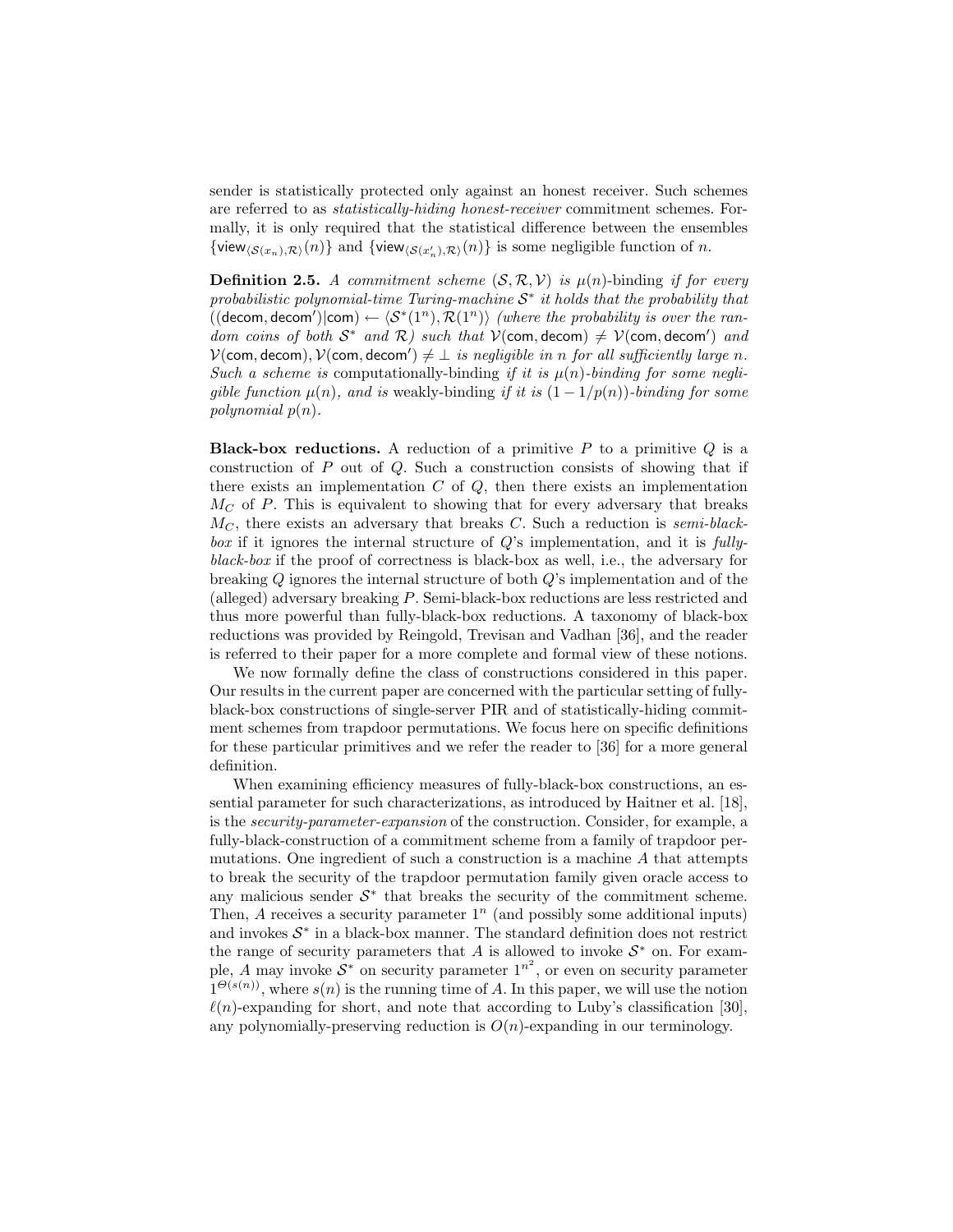**Definition 2.6.** A fully-black-box  $\ell(n)$ -expanding construction of a single-server PIR scheme from an  $s(n)$ -hard family of trapdoor permutations is a triplet of probabilistic oracle Turing-machines  $(S, \mathcal{U}, A)$  for which the following hold:

- 1. Correctness: For every family  $\tau$  of trapdoor permutations,  $(S^{\tau}, U^{\tau})$  is a single-server PIR scheme.
- 2. Black-box proof of security: For every family of trapdoor permutations  $\tau = \{ \tau_n = (G_n, F_n, F_n^{-1})$ curı<br>∖∖∞  $\sum_{n=1}^{\infty}$  and for every probabilistic polynomial-time Turing-machine  $S^*$ , if  $S^*$  with oracle access to  $\tau$  breaks the security of  $(S^{\tau}, U^{\tau}),$  then

$$
\Pr\left[A^{\tau,S^*}(1^n, G_n(td), y) = F_n^{-1}(td, y)\right] > \frac{1}{s(n)}
$$

,

,

for infinitely many values of n, where A runs in time  $s(n)$  and invokes  $S^*$ on security parameters which are at most  $1^{\ell(n)}$ . The probability is taken uniformly over all the possible choices of  $td \in \{0,1\}^n$  and  $y \in \{0,1\}^n$ , and over all the possible outcomes of the internal coin tosses of A.

**Definition 2.7.** A fully-black-box  $\ell(n)$ -expanding construction of a statisticallyhiding (against an honest-receiver) and weakly-binding commitment scheme from an  $s(n)$ -hard family of trapdoor permutations is a triplet of probabilistic oracle Turing-machines  $(S, \mathcal{R}, A)$  for which the following hold:

- 1. Correctness: For every family  $\tau$  of trapdoor permutations,  $(S^{\tau}, \mathcal{R}^{\tau})$  is a statistically-hiding honest-receiver commitment scheme.
- 2. Black-box proof of binding: For every family of trapdoor permutations  $\tau =$ ©  $\tau_n =$ proof of  $\mathbf{D}$ <br> $(G_n, F_n, F_n^{-1})$ nan<br>∖  $\sum_{n=1}^{\infty}$  and for every probabilistic polynomial-time Turing-machine  $S^*$ , if  $S^*$  with oracle access to  $\tau$  breaks the binding of  $(S^{\tau}, \mathcal{R}^{\tau}),$  then

$$
\Pr\left[A^{\tau,S^*}(1^n, G_n(td), y) = F_n^{-1}(td, y)\right] > \frac{1}{s(n)}
$$

for infinitely many values of n, where A runs in time  $s(n)$  and invokes  $S^*$ on security parameters which are at most  $1^{\ell(n)}$ . The probability is taken uniformly over all the possible choices of  $td \in \{0,1\}^n$  and  $y \in \{0,1\}^n$ , and over all the possible outcomes of the internal coin tosses of A.

# 3 Communication Lower Bound for Statistically-Hiding Commitment Schemes

In this section we prove a lower bound on the communication complexity of fully-black-box constructions of statistically-hiding commitment schemes from trapdoor permutations. We establish a lower bound on the number of bits communicated by the sender during the commit stage of any such scheme. Since we are interested in proving an impossibility result for commitment schemes, it will be sufficient for us to deal with bit-commitment schemes. We prove the following theorem: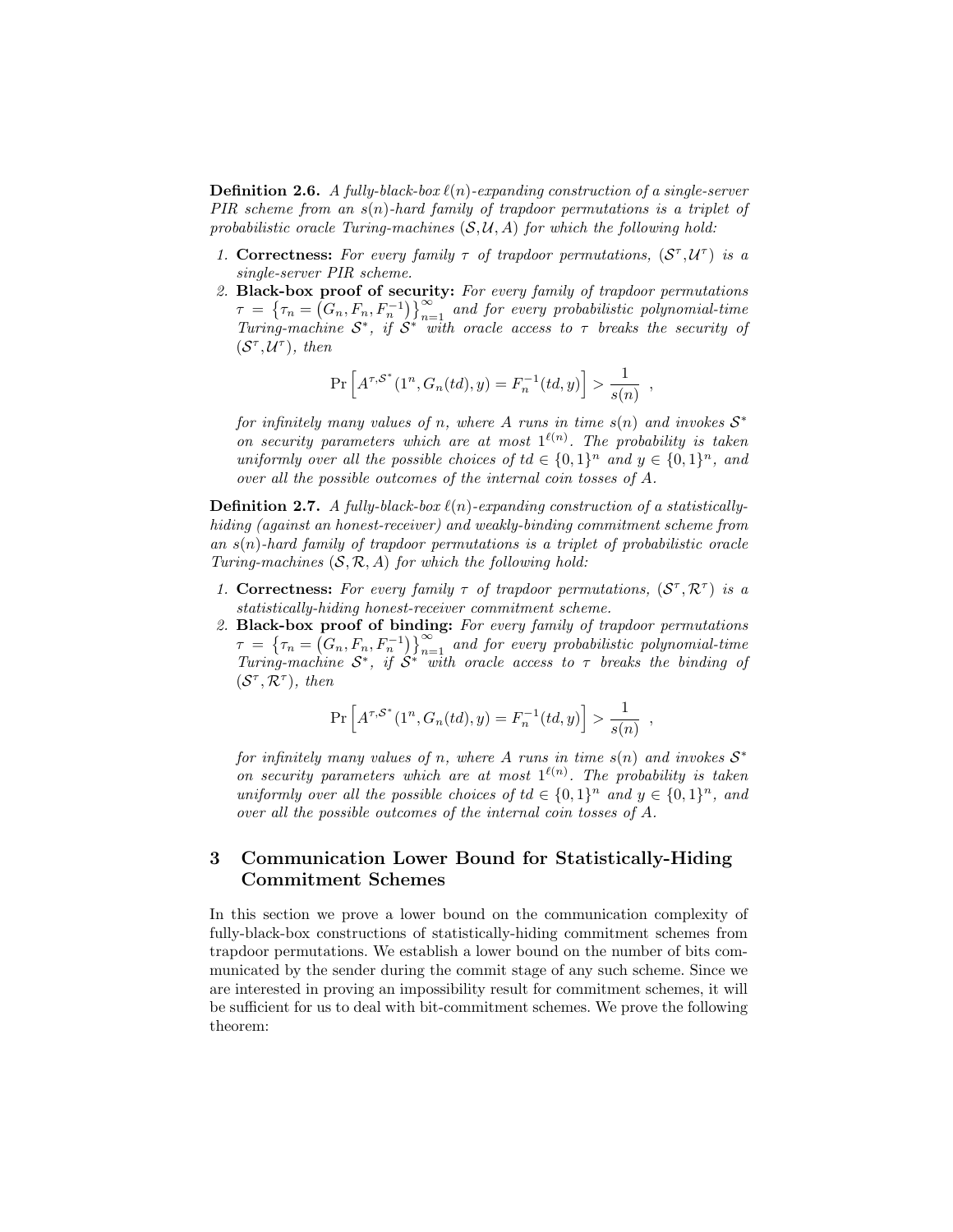**Theorem 3.1.** In any fully-black-box  $O(n)$ -expanding construction of a weaklybinding statistically-hiding honest-receiver bit-commitment scheme from a family of trapdoor permutations, the sender communicates  $\Omega(n)$  bits during the commit stage.

The proof of Theorem 3.1 follows the approach and technique of Haitner at el. [18] who constructed a "collision-finding" oracle in order to derive a lower bound on the round complexity of statistically-hiding commitment schemes. Given any fully-black-box  $O(n)$ -expanding construction  $(S, \mathcal{R}, A)$  of a weaklybinding statistically-hiding honest-receiver bit-commitment scheme from a family of trapdoor permutations  $\tau$ , we show that relative to their oracle the following holds: (1) there exists a malicious sender  $S^*$  that breaks the binding of the scheme  $(S^{\tau}, \mathcal{R}^{\tau})$ , and (2) if the sender communicates  $o(n)$  bits during the commit stage of  $(S^{\tau}, \mathcal{R}^{\tau})$ , then the machine A (with oracle access to  $S^*$ ) fails to break the security of  $\tau$ .

#### 3.1 The Oracle

We briefly describe the oracle constructed by Haitner et al. [18] and state its main property. The oracle is of the form  $\mathcal{O} = (\tau, \mathsf{Sam}^{\tau})$ , where  $\tau$  is a family of trapdoor permutations (i.e.,  $\tau = {\{\tau_n\}}_{n=1}^{\infty}$ , where  $\tau_n \in T_n$  for every  $n$ ), and  $\mathsf{Sam}^{\tau}$ is an oracle that, very informally, receives as input a description of a circuit C (which may contain  $\tau$ -gates) and a string z, and outputs a uniformly distributed preimage of  $z$  under the mapping defined by  $C$ . As discussed in [18], several essential restrictions are imposed on the querying of Sam that prevent it from assisting in inverting  $\tau$ .

Description of Sam. The oracle Sam receives as input a query of the form  $Q = (C_{\text{next}}^{\tau}, C^{\tau}, z)$ , and outputs a pair  $(w', z')$  where w' is a uniformly distributed preimage of z under the mapping defined by the circuit  $C^{\tau}$ , and  $z' = C_{\text{next}}^{\tau}(w')$ . We impose the following restrictions:

- 1. z was the result of a previous query with  $C^{\tau}$  as the next-query circuit (note that this imposes a forest-like structure on the queries).
- 2. The circuit  $C_{\text{next}}^{\tau}$  is a *refinement* of the circuit  $C^{\tau}$ , where by a refinement we mean that  $C_{\text{next}}^{\tau}(w) = (C^{\tau}(w), \tilde{C}^{\tau}(w))$  for some circuit  $\tilde{C}^{\tau}$  and for every w. In particular, this implies that  $C^{\tau}$  and  $C^{\tau}_{\text{next}}$  have the same input length. Given a query  $Q$ , we denote this input length by  $m(Q)$ , and when the query  $Q$  is clear from the context we will write only  $m$ .
- 3. Each query contains a security parameter  $1^n$ , and Sam answers queries only up to depth depth $(n)$ , for some "depth restriction" function depth :  $\mathbb{N} \to \mathbb{N}$ which is a part of the description of **Sam**. The security parameter is set such that a query with security parameter  $1<sup>n</sup>$  is allowed to contain circuits with queries to permutations on up to  $n$  bits. Note that although different queries may have different security parameters, we ask that in the same "querytree", all queries will have the same security parameter (hence the depth of the tree is already determined by the root query).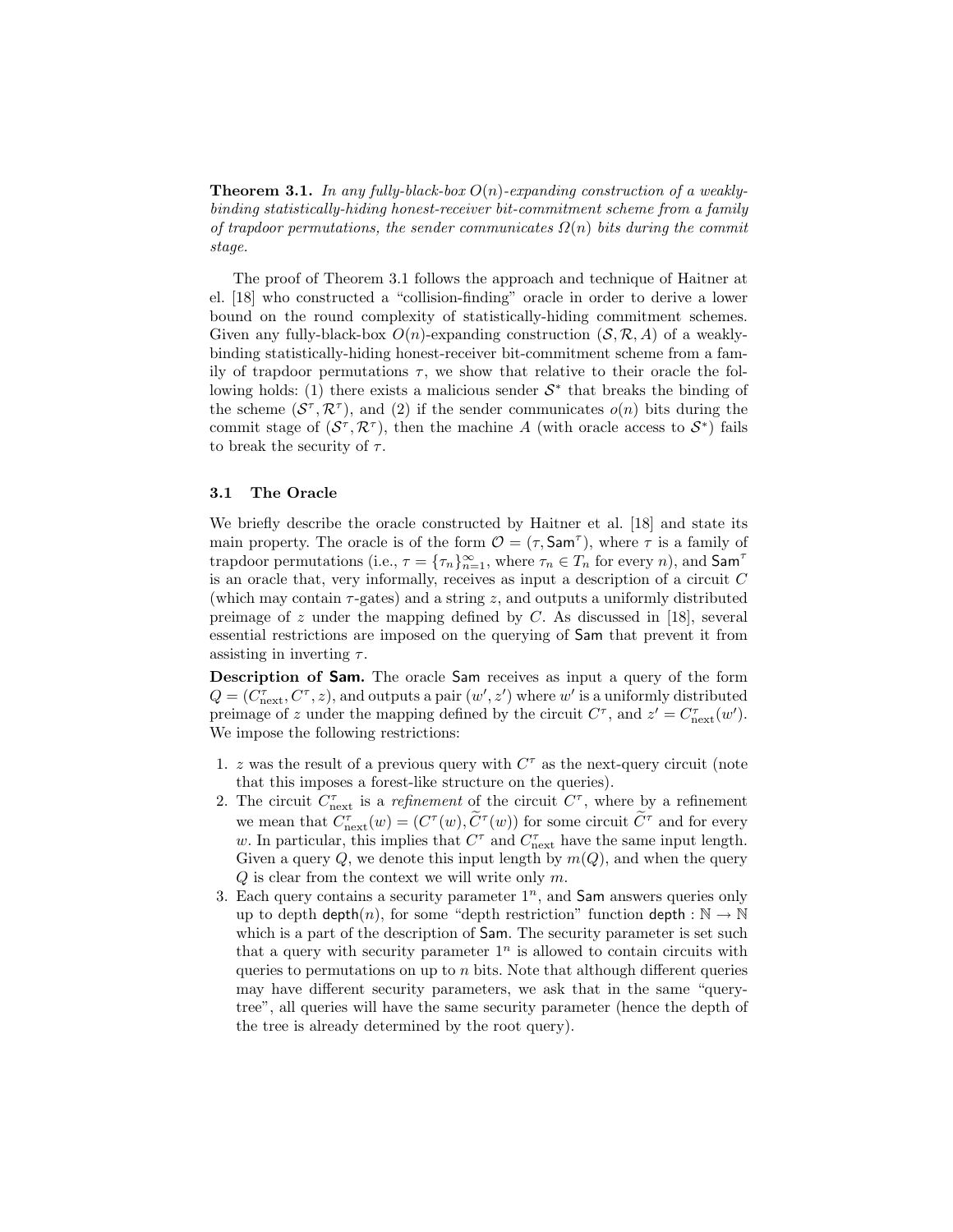In order to impose these restrictions,  $Sam$  is equipped with a family sign  $=$  ${s{sign<sub>k</sub>}_{k=1}^\infty}$  of (random) functions  $sign_k: \{0,1\}^k$  →  $\{0,1\}^{2k}$  that will be used as "signatures" for identifying legal queries as follows: in addition to outputting  $(w', z')$ , Sam will also output the value  $sign(1^n, C_{\text{next}}^{\tau}, z', dep + 1)$ , where  $dep$  is the depth of the query,  $1^n$  is the security parameter of the query, and by applying the "function" sign we actually mean that we apply the function  $\operatorname{sign}_k$  for the correct input length. Each query of the form  $Q = (1^n, C_{\text{next}}^{\tau}, C^{\tau}, z, dep, sig)$  is answered by Sam if and only if  $C_{\text{next}}^{\tau}$  is a refinement of  $C^{\tau}$ ,  $dep \leq$  depth $(n)$  and  $sig = sign(1^n, C^\tau, z, dep).$ 

Finally, Sam is provided with a family of (random) permutations  $\mathcal{F} = \{f_Q\}$ , where for every possible query  $Q$  a permutation  $f_Q$  is chosen uniformly at random from  $\Pi_{m(Q)}$ . Given a query  $Q = (1^n, C_{\text{next}}^{\tau}, C^{\tau}, z, dep, sig)$ , the oracle Sam uses the permutation  $f_Q \in \mathcal{F}$  in order to sample w' as follows: it outputs  $w' = f_Q(t)$ for the lexicographically smallest  $t \in \{0,1\}^m$  such that  $C^{\tau}(f_Q(t)) = z$ . Note that whenever the permutation  $f_Q$  is chosen from  $\Pi_m$  uniformly at random, and independently of all other permutations in  $\mathcal{F}$ , then w' is indeed a uniformly distributed preimage of z. In this paper, whenever we consider the probability of an event over the choice of the family  $\mathcal F$ , we mean that for each query  $Q$  a permutation  $f_Q$  is chosen uniformly at random from  $\Pi_{m(Q)}$  and independently of all other permutations. A complete and formal description of the oracle is provided in Figure 1.

On input  $Q=(1^n,C_{\text{next}}^{\tau},C^{\tau},z,dep,sig),$  Sam $_{\text{depth}}^{\tau,\mathcal{F},\text{sign}}$  acts as follows: 1. If  $C^{\tau} = \bot$ , then output  $(w', z', sig')$  where  $w' = f_Q(0^m)$ ,  $z' = C_{\text{next}}^{\tau}(w')$ , and  $sig' = sign(1^n, C_{\text{next}}^\tau, z', 1).$ 2. Else, if  $C_{\text{next}}^{\tau}$  is a refinement of  $C^{\tau}$ ,  $dep \leq$  depth $(n)$  and  $sig = sign(1^n, C^{\tau}, z, dep)$ , then (a) Find the lexicographically smallest  $t \in \{0,1\}^m$  such that  $C^{\tau}(f_Q(t)) = z$ . (b) Output  $(w', z', sig')$  where  $w' = f_Q(t), z' = C_{\text{next}}^{\tau}(w'),$  and  $sig' =$  $sign(1^n, C_{\text{next}}^{\tau}, z', dep + 1).$ 3. Else, output ⊥.

Figure 1: The oracle Sam.

**Definition 3.1.** We say that a circuit A queries the oracle  $\mathsf{Sam}_{\mathsf{depth}}^{\tau,\mathcal{F},\mathsf{sign}}$  up to depth d, if for every Sam-query  $Q = (1^n, C_{\text{next}}^{\pi}, C^{\pi}, z, dep, sig)$  that A makes, it holds that  $dep \leq d$ .

One of the main properties of the oracle Sam, as proved in [18], is the following: any circuit with oracle access to Sam that tries to invert a random trapdoor permutation, fails with high probability. More specifically, Haitner et al. managed to relate this success probability to the maximal depth of the Sam-queries made by the circuit, and to the size of the circuit. They proved the following theorem: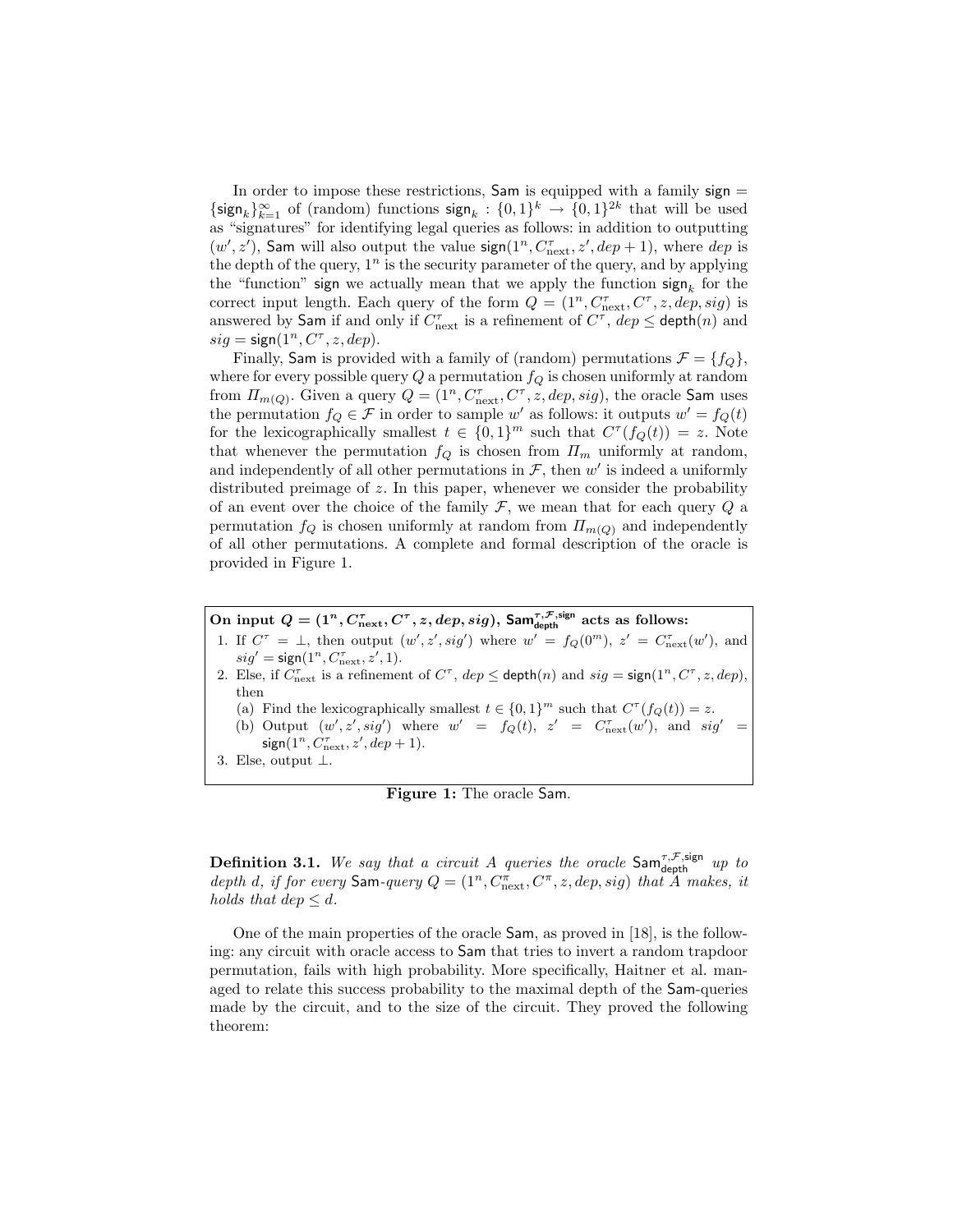**Theorem 3.2** ([18]). For every circuit A of size  $s(n)$  that queries Sam up to depth  $d(n)$  such that  $s(n)^{3d(n)+2} < 2^{n/8}$ , for every depth restriction function depth and for all sufficiently large n, it holds that

$$
\mathrm{Pr}_{\substack{td\leftarrow\{0,1\}^n,\tau,\mathcal{F}\\y\leftarrow\{0,1\}^n,\text{sign}}} \left[A^{\tau,\text{Sam}_{\text{depth}}^{\tau,\mathcal{F},\text{sign}}}(G_n(td),y) = F_n^{-1}(td,y)\right] \le \frac{2}{s(n)}.
$$

## 3.2 Breaking Low-Communication Statistically-Hiding Commitment Schemes

We show that a random instance of the oracle Sam can be used to break the binding of any statistically-hiding commitment scheme. Specifically, for every bitcommitment scheme  $(S, \mathcal{R})$  which is (1) weakly-biding, (2) statistically-hiding against an honest-receiver, and (3) has oracle access to a family  $\tau$  of trapdoor permutations, we construct a malicious sender  $S^*$  which has oracle access to  $\mathsf{Sam}_{\mathsf{depth}}^{\tau,\mathcal{F},\mathsf{sign}},$  and breaks the binding of  $(\mathcal{S}^{\tau},\mathcal{R}^{\tau})$  with sufficiently high probability over the choices of  $\tau$ ,  $\mathcal F$  and sign. Formally, the following theorem is proved:

**Theorem 3.3.** For any statistically-hiding bit-commitment scheme  $(S, \mathcal{R}, \mathcal{V})$ with oracle access to a family of trapdoor permutations in which the sender communicates at most  $c(n)$  bits during the commit stage, and for any polynomial  $p(n)$ , there exists a polynomial-time malicious sender  $S^*$  such that

$$
\Pr_{\mathbf{r}_{\tau}, \mathcal{F}} \left[ \left( (\text{decom}, \text{decom}') | \text{com} \right) \leftarrow \left\langle \mathcal{S}^{* \ \text{Sam}_{\text{depth}}^{\tau, \mathcal{F}, \text{sign}}}(1^{n}), \mathcal{R}^{\tau}(1^{n}, r_{\mathcal{R}}) \right\rangle : \right] > 1 - \frac{1}{p(n)}
$$
\n
$$
\mathcal{V}^{\tau}(\text{com}, \text{decom}) = 0, \mathcal{V}^{\tau}(\text{com}, \text{decom}') = 1 \right]
$$

for all sufficiently large n, where  $\mathsf{depth}(n) = \lceil \frac{c(n)}{\log n} \rceil$  $\log n$  $+1.$ 

We note that the above theorem holds even if the commitment scheme is statistically-hiding only against an honest receiver. In what follows we introduce the notation used in this section. We proceed with a brief presentation of the main ideas underlying the proof of Theorem 3.3, which is then followed by a formal description of the malicious sender  $S^*$ .

Notations. Let  $(S, \mathcal{R})$  be a bit-commitment scheme with oracle access to a family of trapdoor permutations. We denote by  $b \in \{0,1\}$  and  $r_{\mathcal{S}}, r_{\mathcal{R}} \in \{0,1\}^*$ the input bit of the sender and the random coins of the sender and the receiver, respectively. We denote by  $c(n)$  the maximal number of bits communicated from the sender to the receiver in the commit stage with security parameter  $1^n$ . In addition we denote by  $d(n)$  the number of communication rounds in the scheme with security parameter  $1^n$ , and without loss of generality we assume that the receiver makes the first move. Each communication round consists of a message sent from the receiver to the sender followed by a message sent from the sender to the receiver. We denote by  $q_i$  and  $a_i$  the messages sent by the receiver and the sender in the *i*-th round, respectively, and denote by  $a_{d+1}$  the message sent by the sender in the reveal stage. Finally, we let  $\bar{a}_i = (a_1, \ldots, a_i)$  and  $\bar{q}_i = (q_1, \ldots, q_i)$ .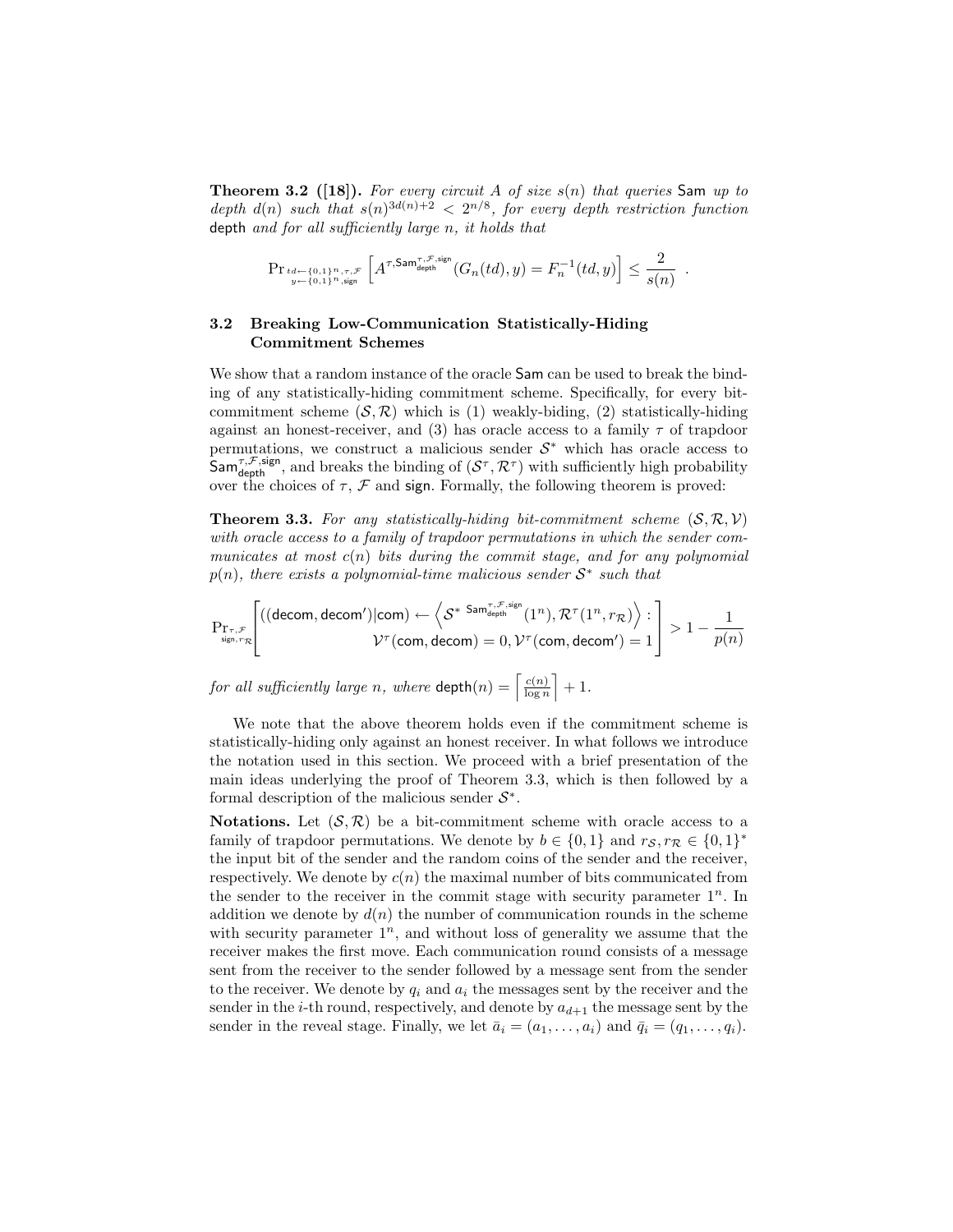Although the sender is a probabilistic polynomial-time Turing-machine, in order to interact with the oracle Sam we need to identify the sender with a sequence of polynomial-size *circuits*  $S_1, \ldots, S_{d+1}$  as follows. In the first round, S sends  $a_1$  by computing  $a_1 = S_1(b, r_{\mathcal{S}}, q_1)$ . Similarly, in the following rounds, S sends  $a_i$  by computing  $a_i = S_i(b, r_{\mathcal{S}}, \bar{q}_i)$ .

Finally, in order to simplify the notation regarding the input and output of the oracle Sam, in this section we ignore parts of the input and output of Sam: we ignore the security parameter and the "signatures" (since our malicious sender  $S^*$  will only ask legal queries), and consider queries of a simplified form  $Q = (C_{\text{next}}^{\tau}, C^{\tau}, z)$ , and answers that consist only of w' (i.e., an answer consists only of a uniformly distributed preimage of z under the mapping defined by  $C^{\tau}$ ). In addition, in what follows it will be more intuitive to replace  $z$  in the queries by its preimage w, but this is clearly not essential.

A brief overview. Informally, recall that the oracle Sam described in Section 3.1 acts as follows: Sam is given as input a query  $Q = (C_{\text{next}}, C, z)$ , and outputs a pair  $(w', z')$  where w' is a uniformly distributed preimage of z under the mapping defined by the circuit C, and  $z' = C_{\text{next}}(w')$ . In addition, we imposed the restriction that there was a previous query  $(C, \cdot, \cdot)$  that was answered by  $(w, z)$ (note that this imposes a forest-like structure on the queries), and we only allow querying Sam up to depth  $O(n/\log n)$ .

Given a statistically-hiding bit-commitment scheme in which the sender communicates  $c(n)$  bits during the commit stage, we assume without loss of generality that the commit stage of the scheme has  $c(n)$  communication rounds, where in each round the sender communicates a single bit to the receiver. The malicious sender  $S^*$  operates as follows: it chooses a random input w (consisting of random coins and a random committed bit), and during the first  $log n$  rounds it simulates the honest sender. In these log *n* rounds, it receives log *n* messages  $q_1, \ldots, q_{\log n}$ from the receiver. Then,  $S^*$  constructs the circuit  $C_{q_1,...,q_{\log n}}$  that receives as input the sender's input  $w$  and outputs the  $log n$  sender's messages corresponding to the receiver's messages  $q_1, \ldots, q_{\log n}$ . This circuit is used to query Sam for a random input  $w_1$ . It may be the case, however, that  $w_1$  is not consistent with the actual messages  $a_1, \ldots, a_{\log n}$  that  $S^*$  sent in the first  $\log n$  rounds. In this case,  $S^*$  "rewinds" Sam for a polynomial number of times, and since the total length of the sender's messages in these  $\log n$  rounds is only  $\log n$  bits, then with sufficiently high probability  $S^*$  will obtain a consistent  $w_1$ . Now, in the next log n rounds the malicious sender  $S^*$  simulates the honest sender with input  $w_1$ , and at the end of these  $\log n$  rounds it will query (and rewind) Sam again for another consistent input  $w_{\log n+1}$ , and so on. Finally, after completing the commit stage,  $S^*$  queries Sam to obtain two random inputs  $w_{c(n)}$  and  $w'_{c(n)}$  which are consistent with the transcript of the commit stage. Since the commitment scheme is statistically-hiding, with probability roughly half they can be used to break the binding of the protocol. A crucial point in this description, is that  $S^*$  queries Sam only up to depth  $c(n)/\log n$  ( $S^*$  used Sam to obtain  $c(n)/\log n$ values  $w_1, w_{\log n+1}, \ldots, w_{c(n)}$ . Therefore, if  $c(n) = o(n)$ , then an oracle Sam that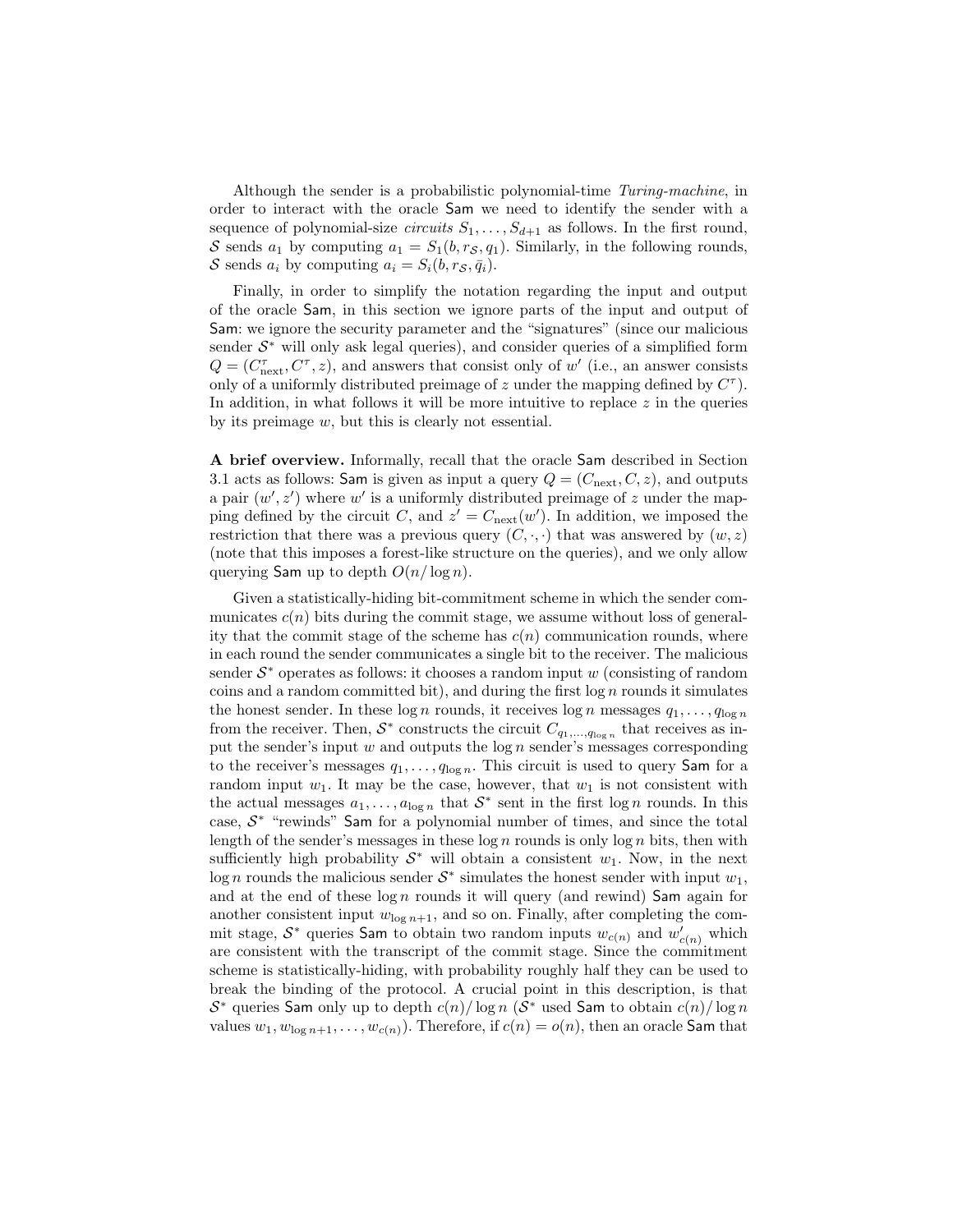answers queries only up to depth  $c(n)/\log n$  cannot be used to invert a random trapdoor permutation, according to Theorem 3.2.

A formal description of  $S^*$ . Given a bit-commitment scheme  $(S, \mathcal{R})$  in which the sender communicates  $c(n)$  bits during the commit stage, we assume without loss of generality (and for simplicity of the presentation) that the scheme has  $c(n)$  communication rounds (i.e.,  $d(n) = c(n)$ ) where in each round during the commit stage the sender communicates a single bit to the receiver (i.e., each of  $a_1, \ldots, a_{d(n)}$  is one bit). Furthermore, in order to simplify the description of  $S^*$ , we assume that  $\log n$  is an integral value (where  $1^n$  is the security parameter given as input to  $S^*$ ) and that  $c(n) = M \cdot \log n + 1$  for some integer  $M = M(n)$ . We stress that these assumptions are not at all essential, but avoiding them will result in a more complicated description. On input  $1^n$ , the malicious sender  $S^*$ with oracle access to  $\mathsf{Sam}_{\mathsf{depth}}^{\tau,\mathcal{F},\mathsf{sign}}$  interacts with the honest receiver  $\mathcal{R}$  as follows.

#### 1. The commit stage:

- (a) In the first round  $S^*$  receives  $\mathcal{R}$ 's message  $q_1$ , and computes the description of the circuit  $C_1 = S_1(\cdot, \cdot, q_1)$  obtained from the circuit  $S_1$  by fixing  $q_1$  as its third input. Then,  $S^*$  queries  $\mathsf{Sam}_{\mathsf{depth}}^{\tau,\mathcal{F},\mathsf{sign}}$  with  $(C_1,\perp,\perp)$ , receives an answer  $w_1 = (b_1, r_1)$  and sends  $a_1 = S_1(b_1, r_1, q_1)$  to  $\mathcal{R}$ .
- (b) In every round  $i \in \{2, \ldots, \log n\}, \mathcal{S}^*$  simulates the honest sender S with input  $w_1$ . That is,  $S^*$  receives  $\mathcal{R}$ 's message  $q_i$  and replies with  $a_i = S_i(b_1, r_1, \bar{q}_i).$
- (c) In round  $\log n + 1$ ,  $S^*$  receives  $\mathcal{R}$ 's message  $q_{\log n+1}$ , and computes the description of the circuit  $C_{\log n+1} = S_{\log n+1}(\cdot, \cdot, \bar{q}_{\log n+1})$  obtained from the circuit  $S_{\log n+1}$  by fixing  $\bar{q}_{\log n+1}$  as its third input. Then,  $S^*$ queries  $\mathsf{Sam}^{\tau,\mathcal{F},\mathsf{sign}}_{\mathsf{depth}}$  with  $(C_{\log n+1}, C_1, w_1)$  for  $t = 2n^5c(n)p(n)$  times and receives  $t$  answers. If one of these answers is consistent with the transcript of the protocol so far, then denote the first such answer by  $w_{\log n+1} = (b_{\log n+1}, r_{\log n+1})$ , and in this case  $S^*$  sends the message  $a_{\log n+1} = S_{\log n+1}(b_{\log n+1}, r_{\log n+1}, \bar{q}_{\log n+1})$  to R. Otherwise,  $S^*$  aborts the execution of the protocol.
- (d) In the remainder of the commit stage  $S^*$  acts as follows:
	- i. For every k and in every round  $i \in \{(k-1)\log n+2,\ldots,k\log n\},\$ the malicious sender  $S^*$  simulates the honest sender S with input  $w_{(k-1) \log n+1}$ .
	- ii. For every integer k and in every round  $k \log n + 1$  the malicious sender  $S^*$  receives  $\mathcal{R}$ 's message  $q_{k \log n+1}$ , and computes the description of the circuit  $C_{k \log n+1} = S_{k \log n+1}(\cdot, \cdot, \bar{q}_{k \log n+1})$  obtained from the circuit  $S_{k \log n+1}$  by fixing  $\bar{q}_{k \log n+1}$  as its third input. Then,  $S^*$ queries  $\mathsf{Sam}^{\tau,\mathcal{F},\mathsf{sign}}_{\mathsf{depth}}$  with  $(C_{k \log n+1}, C_{(k-1) \log n+1}, w_{(k-1) \log n+1})$  for  $t = 2n^5c(n)p(n)$  times and receives t answers. If one of these answers is consistent with the transcript of the protocol so far, then denote the first such answer by  $w_{k \log n+1} = (b_{k \log n+1}, r_{k \log n+1})$ , and in this case  $S^*$  sends  $a_{k \log n+1} = S_{k \log n+1}(b_{k \log n+1}, r_{k \log n+1}, \bar{q}_{k \log n+1})$  to  $\mathcal{R}$ . Otherwise,  $\mathcal{S}^*$  aborts the execution of the protocol.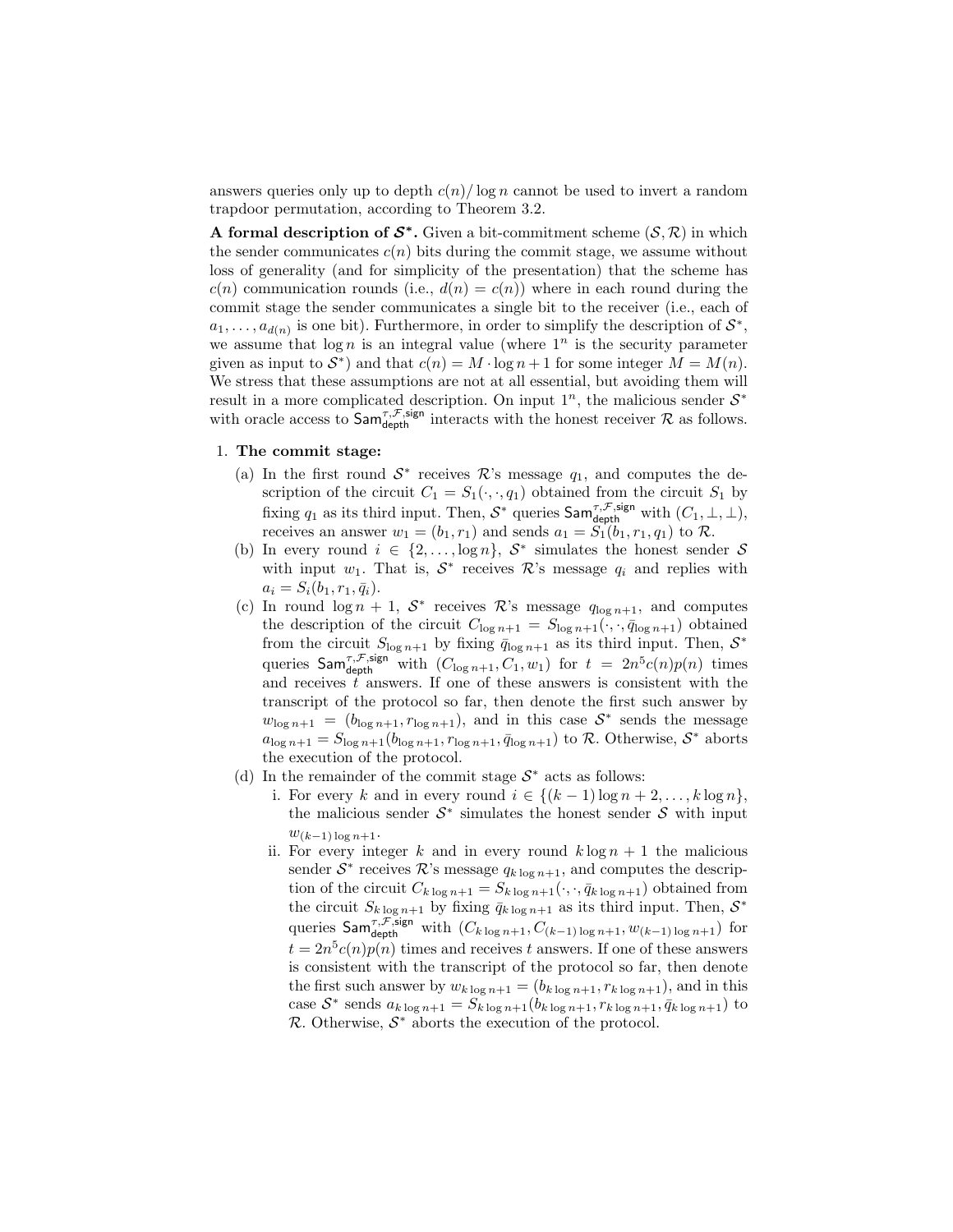#### 2. The reveal stage:

(a)  $S^*$  queries  $\mathsf{Sam}^{\tau,\mathcal{F},\mathsf{sign}}_{\mathsf{depth}}$  with  $(\bot,C_{d(n)},w_{d(n)})$  for *n* times, and receives  $n$  pairs  $\left\{ \left(b_{d(n)+1}^{(j)}, r_{d(n)}^{(j)}\right) \right\}$ with  $(\pm, \Theta_{d(n)}, \omega_{d(n)})$  for *n* times, and receives<br>  $\begin{pmatrix} (j) \\ d(n)+1 \end{pmatrix}$  $\begin{pmatrix} n \\ j=1 \end{pmatrix}$ . If there exist  $j_0, j_1 \in [n]$  such that  $b_{d(n)+1}^{(j_0)} = 0$  and  $b_{d(n)+1}^{(j_1)} = 1$ , then  $S^*$  outputs the two values

$$
\begin{array}{l}\text{decom} = S_{d(n)+1}\left(b_{d(n)+1}^{(j_0)}, r_{d(n)+1}^{(j_0)}, \bar{q}_{d(n)}\right)\\ \text{decom}' = S_{d(n)+1}\left(b_{d(n)+1}^{(j_1)}, r_{d(n)+1}^{(j_1)}, \bar{q}_{d(n)}\right)\end{array}.
$$

Otherwise,  $S^*$  aborts the execution of the protocol.

Two minor technical details were omitted from the description. First, according to the description of Sam (Section 3.1), whenever Sam is queried multiple times with the same input, it returns the exact same answer. Thus, whenever  $S^*$ queries Sam more than once with the same input,  $S^*$  has to make sure that the queries are all different (for example, by artificially embedding the query number to one of the circuits in the query). Second, in order for  $S^*$ 's queries to be legal, it should hold that the circuit  $C_{k \log n+1}$  is a refinement of the circuit  $C_{(k-1) \log n+1}$ for every integer  $k$  (as discussed in Section 3.1). This can be done very easily by embedding the description of each  $C_{(k-1)\log n+1}$  inside each  $C_{k\log n+1}$  (i.e., the output of  $C_i$  is the sequence of bits  $\bar{a}_i$  instead of only the bit  $a_i$ ).

The formal proof proceeds by arguing that  $S^*$  successfully completes the commit stage with high probability. Then, given that  $S^*$  has successfully completed the commit stage, we prove that the transcript of the commit stage is distributed identically to the transcript of the commit stage in an honest execution of the protocol. This enables us to use the fact that the commitment scheme is statistically-hiding, and therefore a random transcript can be revealed both as a commitment to  $b = 0$  and as a commitment to  $b = 1$ , with almost equal probabilities. Due to space limitations we refer the reader to [19] for a formal proof, which then immediately implies the correctness of Theorem 3.1.

# 4 Refining the Relation Between Single-Server PIR and Commitment Schemes

The relation between single-server PIR and commitment schemes was first explored by Beimel et al. [1], who showed that any single-server PIR protocol in which the server communicates at most  $n/2$  bits to the user (where n is the size of the server's database), can be used to construct a weakly-binding statisticallyhiding bit-commitment scheme. In particular, this served as the first indication that the existence of low-communication PIR protocols implies the existence of one-way functions. In this section, we refine the relation between these two fundamental primitives by improving their reduction. Informally speaking, our reduction essentially uses the reduction of Beimel et al. instantiated with a better extractor. This enables the following improvements: (1) the communication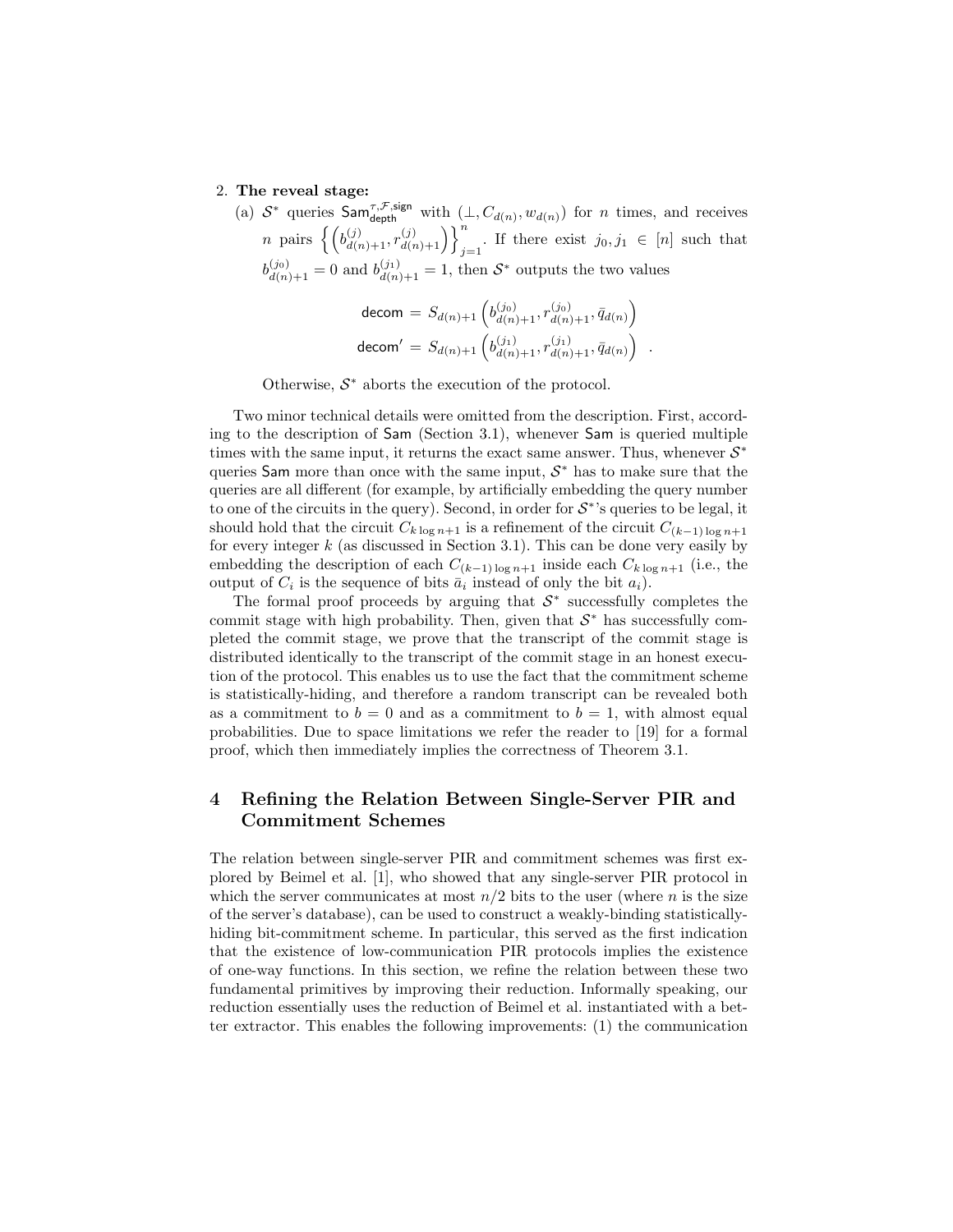complexity of the PIR protocol is essentially preserved, (2) given a single-server PIR protocol in which the server communicates  $n - k$  bits, it is possible to commit to  $\Omega(k)$  bits while executing the underlying single-server PIR protocol only once, and (3) whereas the construction of Beimel et al. was presented for singleserver PIR protocols in which the server communicates at most  $n/2$  bits, our construction can rely on single-server PIR in which the server communicates up to  $n - \omega(\log n)$  bits.

In what follows we state our main theorem in the current section, and then turn to formally describe the construction and to provide intuition for its proof. Due to space limitations we refer the reader to [19] for the formal proof.

**Theorem 4.1.** Let  $d(n) \in \omega(\log n)$ ,  $k(n) \geq 2d(n)$ , and let P be a single-server PIR protocol in which the server communicates  $n-k(n)$  bits, where n is the size of the server's database. Then, there exists a weakly-binding statistically-hiding commitment scheme  $COM^P$  for  $d(n)/6$  bits, in which the sender communicates less than  $n-k(n)+2d(n)$  bits during the commit stage. Moreover, the construction is fully-black-box and linearly-preserving.

**The construction.** Fix  $d(n)$ ,  $k(n)$  and  $P$  as in Theorem 4.1. In the construc-The construction. Fix  $d(n)$ ,  $\kappa(n)$  and P as in Theorem 4.1. In the construc-<br>tion we use a strong  $(d(n)/3, 2^{1-d(n)/3})$ -extractor  $\operatorname{EXT} : \{0,1\}^n \times \{0,1\}^{d(n)} \to$  $\{0,1\}^{d(n)/6}$  whose existence is guaranteed by Proposition 2.1. Figure 2 describes our construction of the commitment scheme  $\mathcal{COM}^{\mathcal{P}} = (\mathcal{S}, \mathcal{R})$ . The correctness of  $\mathcal{COM}^{\mathcal{P}}$  follows directly from the correctness of  $\mathcal{P}$ . In addition, notice that the total number of bits communicated by the sender in the commit stage is the total number of bits that the server communicates in  $P$  plus the seed length and the output length of the extractor EXT. Thus, the sender communicates less than  $n - k(n) + 2d(n)$  bits during the commit stage.

Proof intuition. The commit stage consists of the sender and the receiver choosing random inputs  $x \in \{0,1\}^n$  and  $i \in [n]$ , respectively, and executing the PIR protocol  $P$  on these inputs. As a consequence, the receiver obtains a bit  $x_i$ , which by the correctness of  $P$  is the  $i^{th}$  bit of x. Now, notice that since the sender communicated only  $n - \omega(\log n)$  bits, then the random variable corresponding to x still has  $\omega(\log n)$  min-entropy from the receiver's point of view (with high probability). We take advantage of this fact, and exploit the remaining minentropy of  $x$  in order to hide the committed string  $s$  in a statistical manner (note that since it is required to reveal the seed of the extractor during the commit stage, we need a strong extractor). The formal proof of the hiding property is similar to that of Lu [29] in the bounded storage model, which is in turn based on ideas that were used for constructing pseudorandom generators for space bounded computations [33]. We note that the proof of hiding does not rely on any computational properties of the underlying PIR protocol  $P$ , but only on the assumed bound on the number of bits communicated by the server in  $P$ . The binding property follows from the security of the PIR protocol: in the reveal stage, the sender must send a value x whose  $i^{th}$  bit is consistent with the bit obtained by the receiver during the commit stage – but this bit is not known to the sender.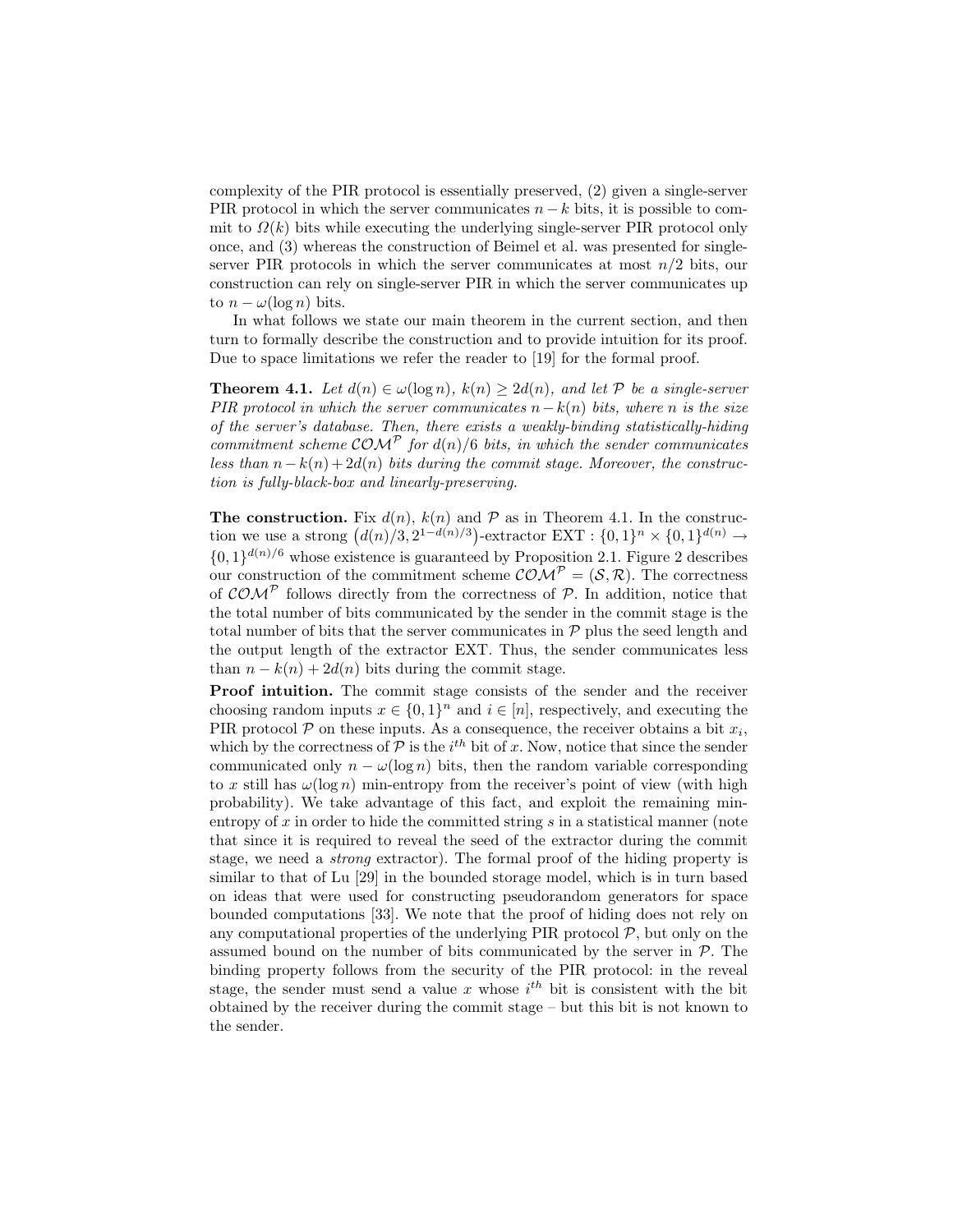Protocol  $\mathcal{COM}^{\mathcal{P}} = (\mathcal{S}, \mathcal{R})$ 

**Joint input:** security parameter  $1^n$ . **Sender's input:**  $s \in \{0, 1\}^{d(n)/6}$ .

Commit stage:

- 1. S chooses a uniformly distributed  $x \in \{0,1\}^n$ .
- 2. R chooses a uniformly distributed index  $i \in [n]$ .
- 3. S and  $\mathcal R$  execute the single-server PIR protocol  $\mathcal P$  for database of length n, where S acts as the server with input x and R acts as the user with input i. As a result, R obtains a bit  $x_i \in \{0, 1\}.$
- 4. S chooses a uniformly distributed seed  $t \in \{0,1\}^{d(n)}$ , computes  $y = \text{EXT}(x,t) \oplus s$ , and sends  $(t, y)$  to  $\mathcal{R}$ .

Reveal stage:

- 1. S sends  $(s, x)$  to  $\mathcal{R}$ .
- 2. If the i<sup>th</sup> bit of x equals  $x_i$  and  $y = \text{EXT}(x, t) \oplus s$ , then R outputs s. Otherwise,  $\mathcal R$  outputs  $\perp$ .

Figure 2: A construction of a commitment scheme from any low-communication single-server PIR protocol.

# 5 Concluding Remarks

Our result does not rule out weakly-preserving (fully-black-box) constructions of single-server PIR from trapdoor permutations in which the sender communicates  $o(n)$  bits to the user. We note that although weakly-preserving reductions guarantee much weaker security than polynomially-preserving reductions, investigating lower bounds for such reductions is still a very interesting research topic. Even more so as the sole construction to date of a single-server PIR protocol from trapdoor permutations uses such a reduction. A possible step towards tightening our bound is to first provide an improved lower bound on the communication complexity of statistically-hiding commitment schemes that allow the sender to commit to more than a single bit. Whereas in Section 4 we proved that any low-communication single-server PIR implies a statistically-hiding commitment scheme that allows the sender to commit to a relatively long string, our lower bound on the communication complexity of statistically-hiding commitment schemes in Section 3 serves as a bottleneck: it does not take into consideration the number of committed bits (the lower bound is only in terms of the security parameter).

It is quite possible that a much tighter lower bound can be proved for stringcommitment schemes. Such a lower bound may extend the result of the current paper to the setting of weakly-preserving reductions, and prove the optimality of the single-server PIR protocol of Kushilevitz and Ostrovsky [27]. We note that the statistically-hiding commitment scheme of Naor et al. [31] (which is constructed from one-way permutations in a fully-black-box manner) can be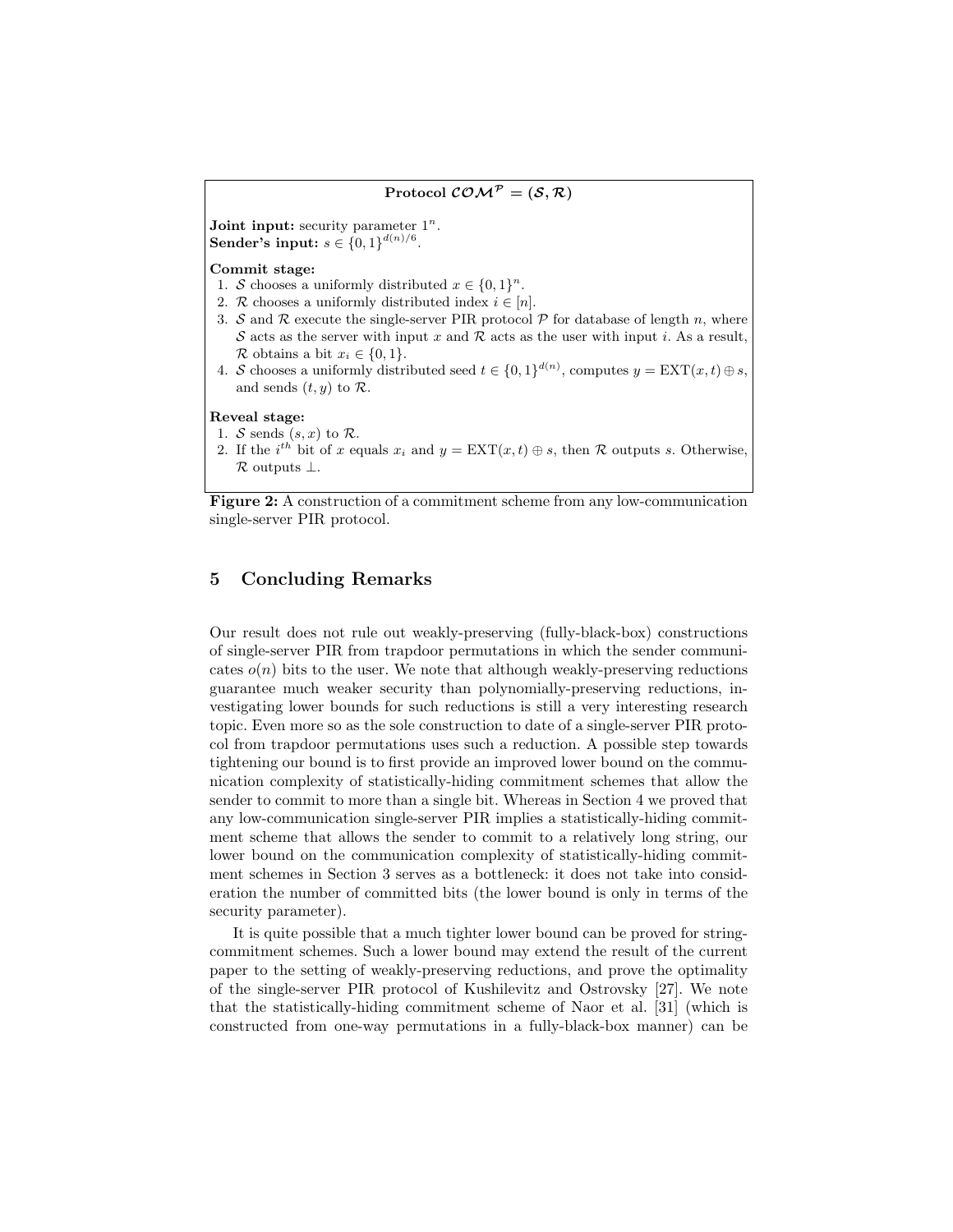used to commit to  $O(\log n)$  bits while the sender communicates  $O(n)$  bits (see, for example, [32]).

Acknowledgments. We are grateful to Yuval Ishai and Omer Reingold for many useful conversations and observations. We also thank the anonymous referees for their remarks and suggestions.

# References

- 1. A. Beimel, Y. Ishai, E. Kushilevitz, and T. Malkin. One-way functions are essential for single-server private information retrieval. In 31st STOC, pages 89–98, 1999.
- 2. C. Cachin, S. Micali, and M. Stadler. Computationally private information retrieval with polylogarithmic communication. In EUROCRYPT '99, pages 402–414, 1999.
- 3. Y. Chang. Single database private information retrieval with logarithmic communication. In 9th ACISP, pages 50–61, 2004.
- 4. B. Chor, O. Goldreich, E. Kushilevitz, and M. Sudan. Private information retrieval. In 36th FOCS, pages 41–50, 1995.
- 5. G. D. Crescenzo, T. Malkin, and R. Ostrovsky. Single database private information retrieval implies oblivious transfer. In EUROCRYPT '00, pages 122–138, 2000.
- 6. S. Dziembowski and U. M. Maurer. On generating the initial key in the boundedstorage model. In EUROCRYPT '04, pages 126–137, 2004.
- 7. M. Fischlin. On the impossibility of constructing non-interactive statistically-secret protocols from any trapdoor one-way function. In CT-RSA, pages 79–95, 2002.
- 8. R. Gennaro, Y. Gertner, and J. Katz. Lower bounds on the efficiency of encryption and digital signature schemes. In 35th STOC, pages 417–425, 2003.
- 9. R. Gennaro, Y. Gertner, J. Katz, and L. Trevisan. Bounds on the efficiency of generic cryptographic constructions. SIAM J. Comput., 35(1):217–246, 2005.
- 10. R. Gennaro, Y. Lindell, and T. Malkin. Enhanced versus plain trapdoor permutations for non-interactive zero-knowledge and oblivious transfer. Manuscript, 2006.
- 11. R. Gennaro and L. Trevisan. Lower bounds on the efficiency of generic cryptographic constructions. In 41st FOCS, pages 305–313, 2000.
- 12. C. Gentry and Z. Ramzan. Single-database private information retrieval with constant communication rate. In 32nd ICALP, pages 803–815, 2005.
- 13. Y. Gertner, S. Kannan, T. Malkin, O. Reingold, and M. Viswanathan. The relationship between public key encryption and oblivious transfer. In 41st FOCS, pages 325–335, 2000.
- 14. Y. Gertner, T. Malkin, and O. Reingold. On the impossibility of basing trapdoor functions on trapdoor predicates. In 42nd FOCS, pages 126–135, 2001.
- 15. O. Goldreich. Foundations of Cryptography Volume 1: Basic Tools. Cambridge University Press, 2001.
- 16. O. Goldreich. Foundations of Cryptography Volume 2: Basic Applications. Cambridge University Press, 2004.
- 17. I. Haitner. Implementing oblivious transfer using collection of dense trapdoor permutations. In 1st TCC, pages 394–409, 2004.
- 18. I. Haitner, J. J. Hoch, O. Reingold, and G. Segev. Finding collisions in interactive protocols – A tight lower bound on the round complexity of statistically-hiding commitments. In 48th FOCS, pages 669–679, 2007.
- 19. I. Haitner, J. J. Hoch, and G. Segev. A linear lower bound on the communication complexity of single-server private information retrieval. Cryptology ePrint Archive, Report 2007/351, 2007.